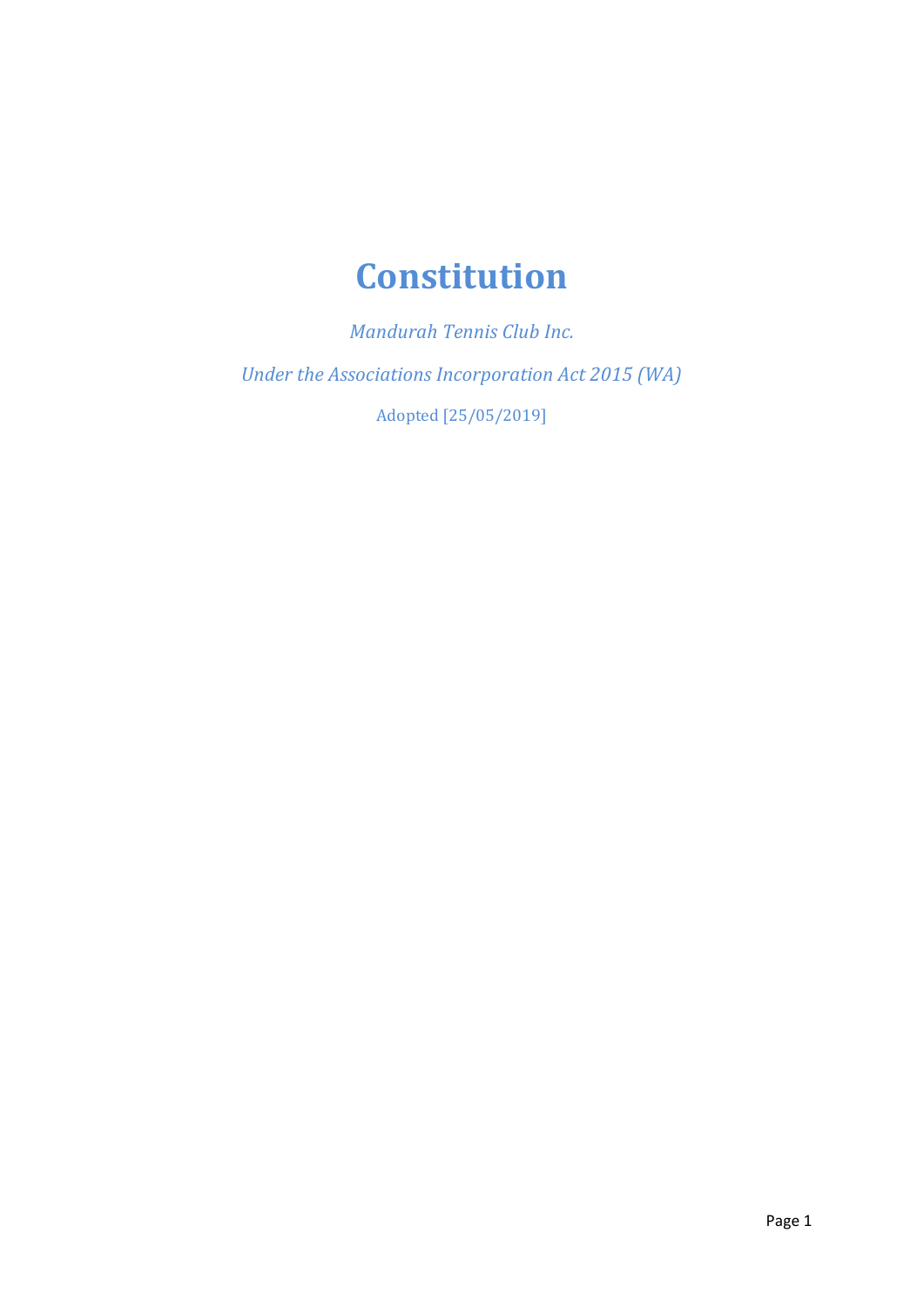| 1.  |  |  |  |  |
|-----|--|--|--|--|
| 2.  |  |  |  |  |
| 3.  |  |  |  |  |
|     |  |  |  |  |
| 4.  |  |  |  |  |
|     |  |  |  |  |
|     |  |  |  |  |
| 5.  |  |  |  |  |
| 6.  |  |  |  |  |
| 7.  |  |  |  |  |
| 8.  |  |  |  |  |
| 9.  |  |  |  |  |
| 10. |  |  |  |  |
| 11. |  |  |  |  |
| 12. |  |  |  |  |
|     |  |  |  |  |
| 13. |  |  |  |  |
|     |  |  |  |  |
| 14. |  |  |  |  |
|     |  |  |  |  |
|     |  |  |  |  |
| 15. |  |  |  |  |
|     |  |  |  |  |
| 16. |  |  |  |  |
| 17. |  |  |  |  |
|     |  |  |  |  |
| 18. |  |  |  |  |
| 19. |  |  |  |  |
| 20. |  |  |  |  |
| 21. |  |  |  |  |
| 22. |  |  |  |  |
|     |  |  |  |  |
| 23. |  |  |  |  |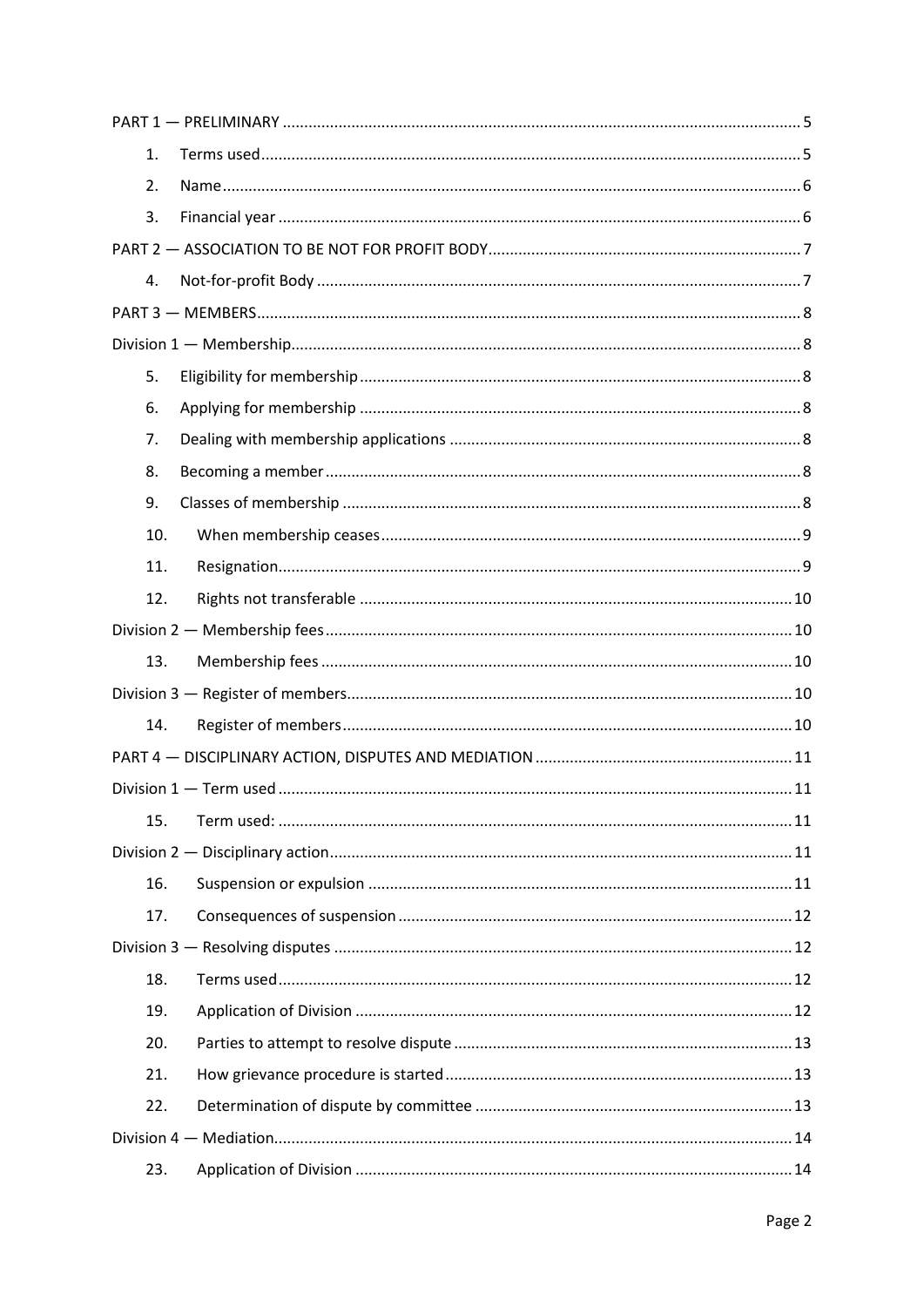|  | 24. |                                                                        |  |  |  |
|--|-----|------------------------------------------------------------------------|--|--|--|
|  | 25. |                                                                        |  |  |  |
|  | 26. | If mediation results in decision to suspend or expel being revoked  14 |  |  |  |
|  |     |                                                                        |  |  |  |
|  |     |                                                                        |  |  |  |
|  | 27. |                                                                        |  |  |  |
|  |     |                                                                        |  |  |  |
|  | 28. |                                                                        |  |  |  |
|  | 29. |                                                                        |  |  |  |
|  | 30. |                                                                        |  |  |  |
|  | 31. |                                                                        |  |  |  |
|  |     |                                                                        |  |  |  |
|  | 32. |                                                                        |  |  |  |
|  | 33. |                                                                        |  |  |  |
|  | 34. |                                                                        |  |  |  |
|  | 35. |                                                                        |  |  |  |
|  | 36. |                                                                        |  |  |  |
|  | 37. |                                                                        |  |  |  |
|  | 38. |                                                                        |  |  |  |
|  | 39. |                                                                        |  |  |  |
|  | 40. |                                                                        |  |  |  |
|  |     |                                                                        |  |  |  |
|  | 41. |                                                                        |  |  |  |
|  | 42. |                                                                        |  |  |  |
|  | 43. |                                                                        |  |  |  |
|  | 44. |                                                                        |  |  |  |
|  | 45. |                                                                        |  |  |  |
|  | 46. |                                                                        |  |  |  |
|  | 47. |                                                                        |  |  |  |
|  |     |                                                                        |  |  |  |
|  | 48. |                                                                        |  |  |  |
|  | 49. |                                                                        |  |  |  |
|  |     |                                                                        |  |  |  |
|  | 50. |                                                                        |  |  |  |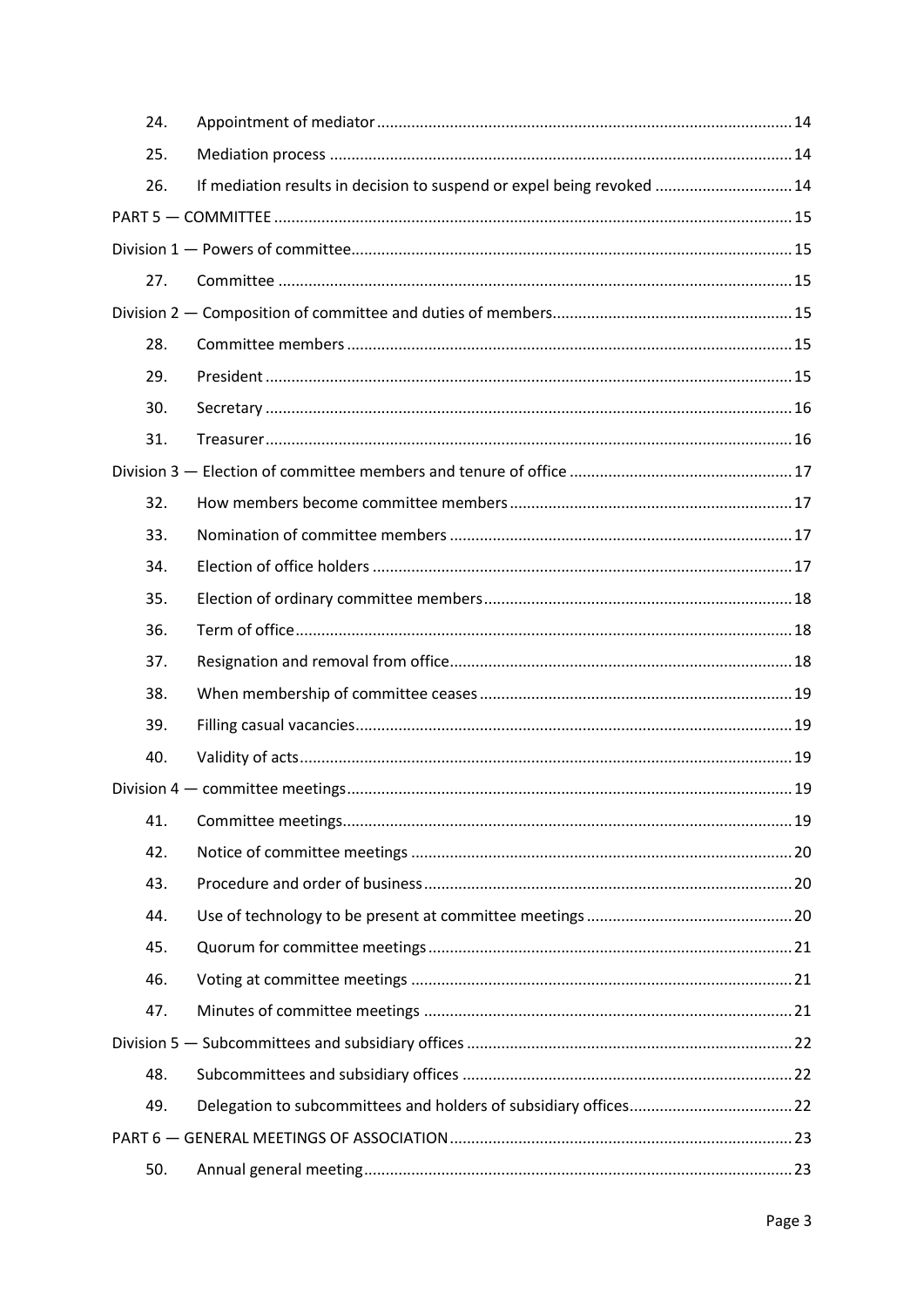| 51. |                                                                                             |
|-----|---------------------------------------------------------------------------------------------|
| 52. |                                                                                             |
| 53. |                                                                                             |
| 54. |                                                                                             |
| 55. |                                                                                             |
| 56. |                                                                                             |
| 57. |                                                                                             |
| 58. |                                                                                             |
| 59. |                                                                                             |
| 60. |                                                                                             |
|     |                                                                                             |
| 61. |                                                                                             |
| 62. |                                                                                             |
| 63. |                                                                                             |
|     |                                                                                             |
| 64. |                                                                                             |
| 65. |                                                                                             |
| 66. |                                                                                             |
| 67. |                                                                                             |
| 68. |                                                                                             |
| 69. |                                                                                             |
|     | 69. Publication by committee members of statements about Association business prohibited.31 |
|     | 70. Distribution of surplus property on cancellation of incorporation or winding up  31     |
|     |                                                                                             |
|     |                                                                                             |
|     |                                                                                             |
|     |                                                                                             |
|     |                                                                                             |
|     |                                                                                             |
|     |                                                                                             |
|     |                                                                                             |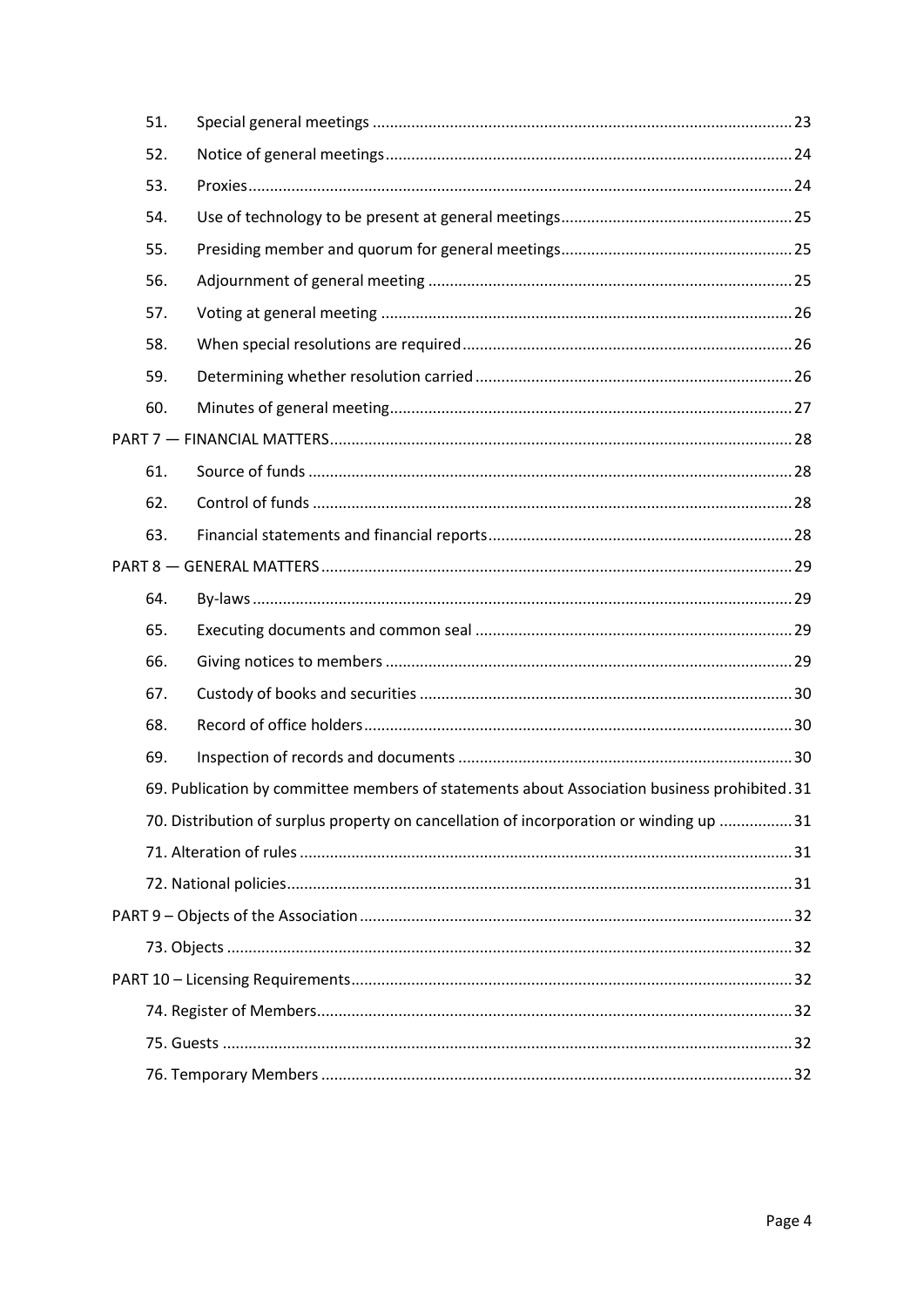# **PART 1 — PRELIMINARY**

# <span id="page-4-1"></span><span id="page-4-0"></span>**1. Terms used**

In this Constitution, unless the contrary intention appears —

*Act* means the *Associations Incorporation Act 2015*;

*Association* means the incorporated association to which this Constitution applies;

*books*, of the Association, includes the following —

- (a) a register;
- (b) financial records, financial statements or financial reports, however compiled, recorded or stored;
- (c) a document;
- (d) any other record of information;

*chairperson* means the committee member holding the title of the chairperson of the Association;

*Commissioner* means the person for the time being designated as the Commissioner under section 153 of the Act;

*committee* means the management committee of the Association;

*committee meeting* means a meeting of the committee;

*committee member* means a member of the committee;

#### *financial records* includes —

- (a) invoices, receipts, orders for the payment of money, bills of exchange, cheques, promissory notes and vouchers; and
- (b) documents of prime entry; and
- (c) working papers and other documents needed to explain
	- (i) the methods by which financial statements are prepared; and
	- (ii) adjustments to be made in preparing financial statements;

*financial report*, of a tier 2 association or a tier 3 association, has the meaning given in section 63 of the Act;

*financial statements* means the financial statements in relation to the Association required under Part 5 Division 3 of the Act;

*financial year*, of the Association, has the meaning given in clause 2;

*general meeting*, of the Association, means a meeting of the Association that all members are entitled to receive notice of and to attend;

*member* means a person who is a member of the Association;

*ordinary committee member* means a committee member who is not an office holder of the Association under clause 27(2);

*ordinary member* means a member with the rights referred to in clause 8(5);

*register of members* means the register of members referred to in section 53 of the Act;

*secretary* means the committee member holding office as the secretary of the Association;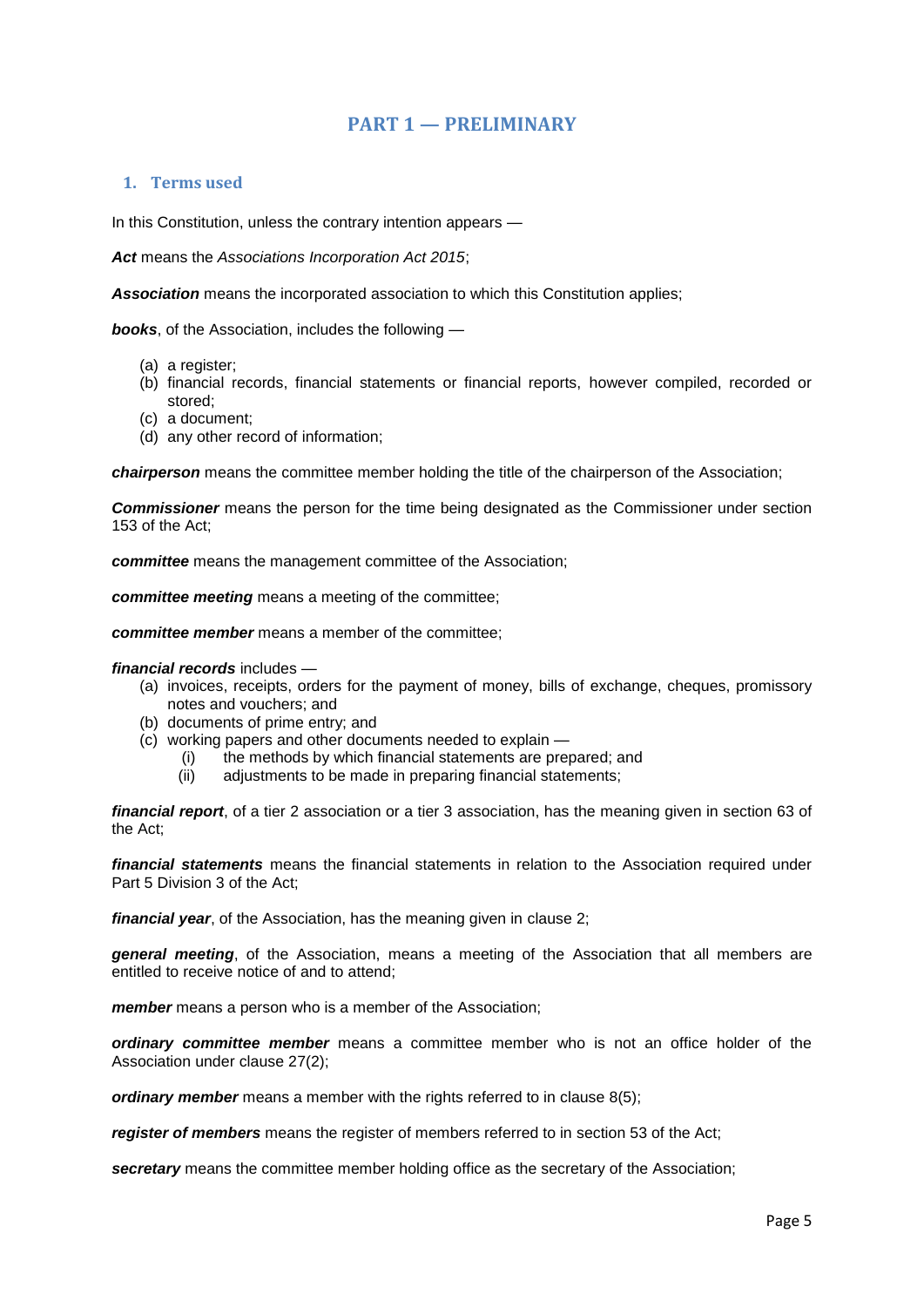*special general meeting* means a general meeting of the Association other than the annual general meeting;

*special resolution* means a resolution passed by the members at a general meeting in accordance with section 51 of the Act;

**subcommittee** means a subcommittee appointed by the committee under clause 48(1)(a);

*Tennis Australia* means Tennis Australia Limited;

*Tennis West* means Western Australia Tennis Association Inc. trading as Tennis West;

*tier 1 association* means an incorporated association to which section 64(1) of the Act applies;

*tier 2 association* means an incorporated association to which section 64(2) of the Act applies;

*tier 3 association* means an incorporated association to which section 64(3) of the Act applies;

*treasurer* means the committee member holding office as the treasurer of the Association.

# <span id="page-5-0"></span>**2. Name**

(1) The name of the Association is Mandurah Tennis Club Inc.

# <span id="page-5-1"></span>**3. Financial year**

- (1) The first financial year of the Association is  $1<sup>st</sup>$  May to  $30<sup>th</sup>$  April each year.
- (2) Each subsequent financial year of the Association is the period of 12 months commencing at the termination of the first financial year or the anniversary of that termination.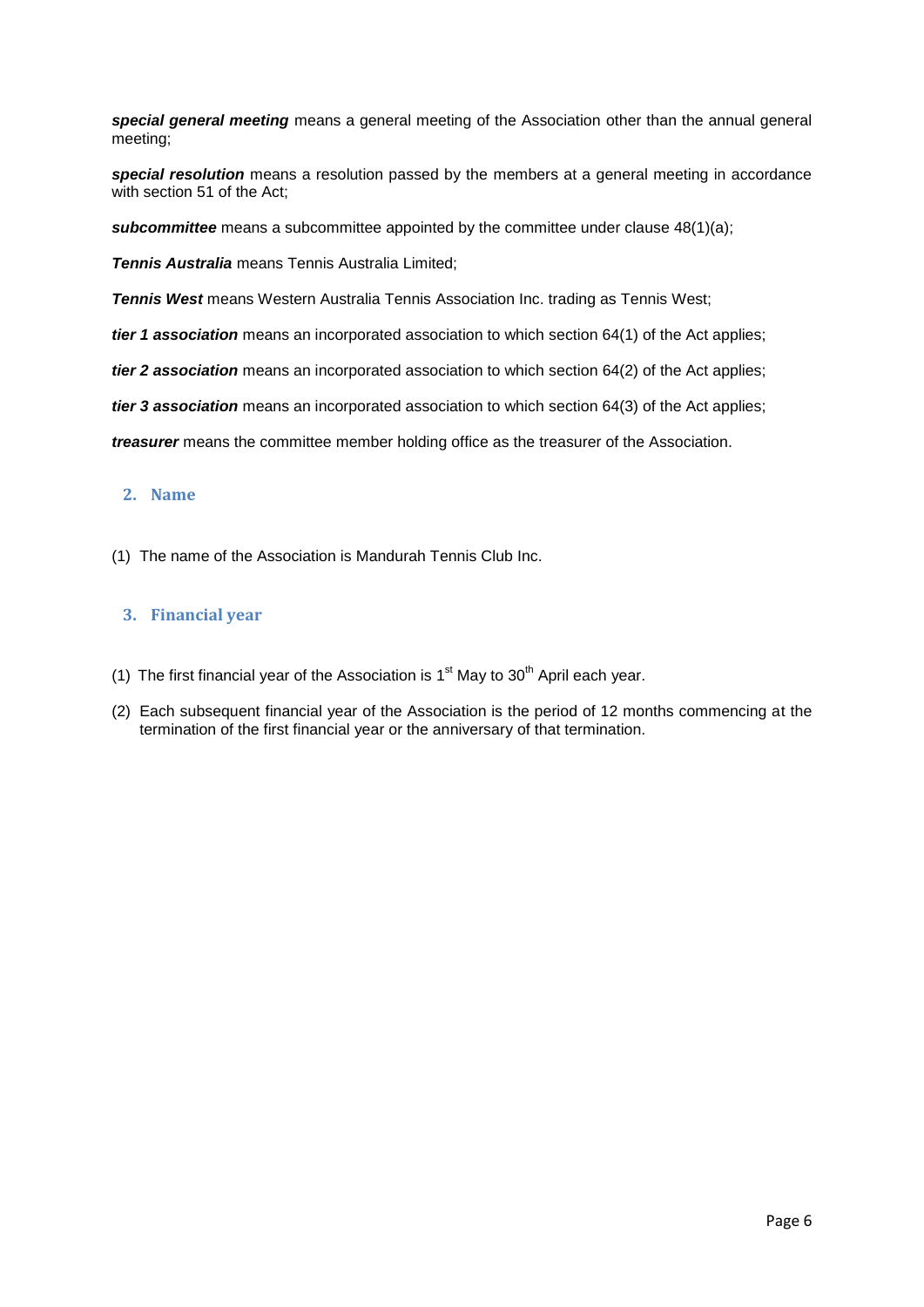# **PART 2 — ASSOCIATION TO BE NOT FOR PROFIT BODY**

## <span id="page-6-1"></span><span id="page-6-0"></span>**4. Not-for-profit Body**

- (1) The property and income of the Association must be applied solely towards the promotion of the objects or purposes of the Association and no part of that property or income may be paid or otherwise distributed, directly or indirectly, to any member, except in good faith in the promotion of those objects or purposes.
- (2) A payment may be made to a member out of the funds of the Association only if it is authorised under sub-clause (3).
- (3) A payment to a member out of the funds of the Association is authorised if it is
	- (a) the payment in good faith to the member as reasonable remuneration for any services provided to the Association, or for goods supplied to the Association, in the ordinary course of business; or
	- (b) the payment of interest, on money borrowed by the Association from the member, at a rate not greater than the cash rate published from time to time by the Reserve Bank of Australia; or
	- (c) the payment of reasonable rent to the member for premises leased by the member to the Association; or
	- (d) the reimbursement of reasonable expenses properly incurred by the member on behalf of the Association.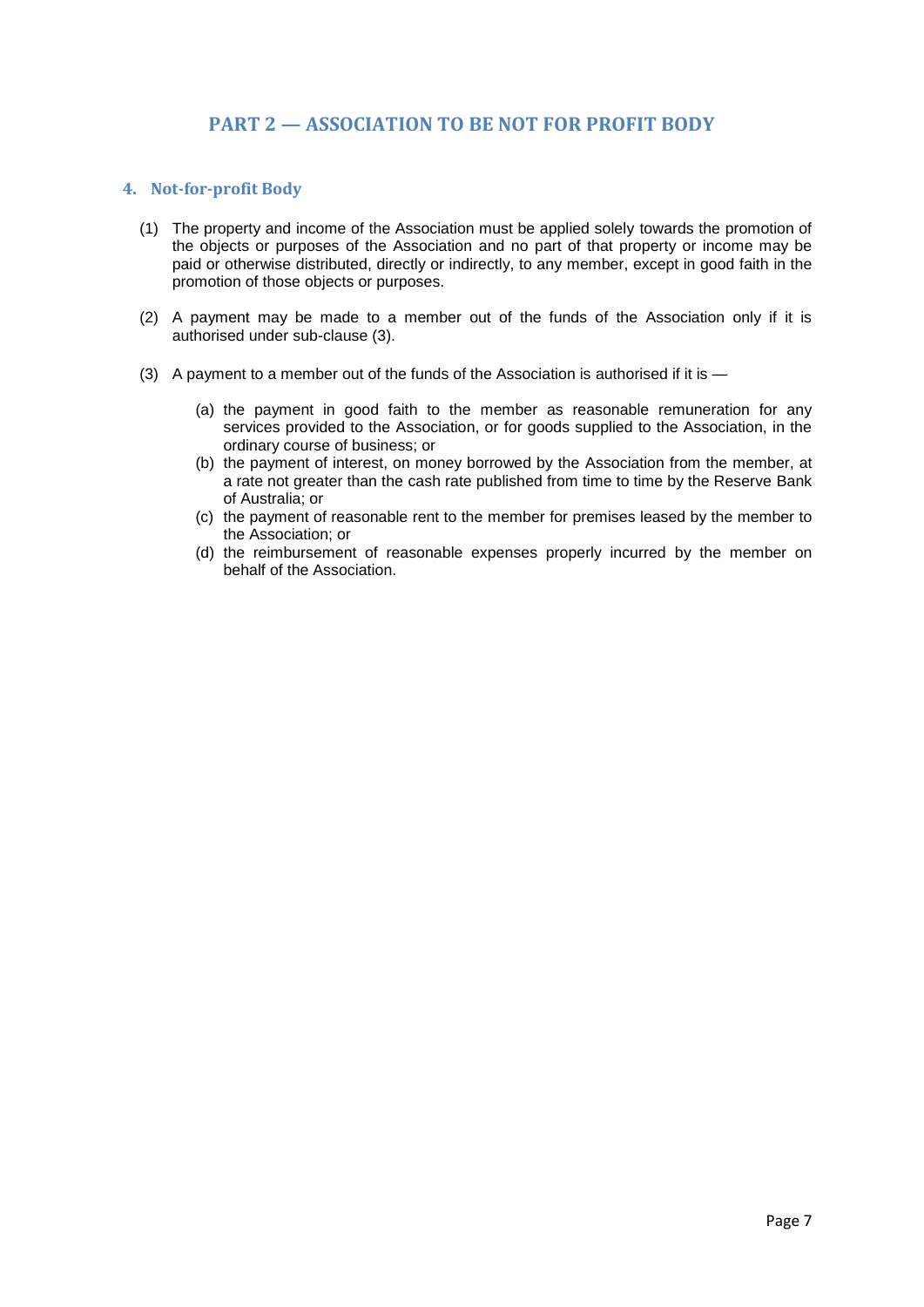# **PART 3 — MEMBERS**

# **Division 1 — Membership**

## <span id="page-7-2"></span><span id="page-7-1"></span><span id="page-7-0"></span>**5. Eligibility for membership**

(1) Any person who supports the objects or purposes of the Association is eligible to apply to become a member.

## <span id="page-7-3"></span>**6. Applying for membership**

- (1) A person who wants to become a member must apply in such form as the committee directs from time to time.
- (2) The applicant must specify in the application the class of membership, if there is more than one, to which the application relates.

## <span id="page-7-4"></span>**7. Dealing with membership applications**

- (1) The committee has the power to reject an application for membership.
- (2) An applicant whose application for membership of the Association is rejected under subclause (1) must, if he or she wishes to appeal against that decision, give notice to the secretary of his or her intention to do so within a period of 14 days from the date he or she is advised of the rejection.
- (3) When notice is given under sub-clause (2), the Association must refer the matter to Tennis West which must either confirm or set aside the decision of the committee to reject the application, after having afforded the applicant who gave that notice a reasonable opportunity to be heard by, or to make representations in writing to, Tennis West. As soon as practicable after Tennis West makes that determination, the secretary must notify the applicant, in writing, that Tennis West approved or rejected the application (whichever is applicable).

# <span id="page-7-5"></span>**8. Becoming a member**

- (1) An applicant for membership of the Association becomes a member when
	- (a) the application for membership has been accepted; and
	- (b) the applicant pays any membership fees payable to the Association under clause 12.

#### <span id="page-7-6"></span>**9. Classes of membership**

- (1) Membership categories of the Association shall be determined by the committee from time to time.
- (2) Subject to sub-clause (3), a member has full voting rights and any other rights conferred on members by this constitution or approved by resolution at a general meeting or determined by the committee.
- (3) A member who has not reached the age of 16 years is ineligible to vote.
- (4) The number of members of any class is not limited unless otherwise approved by resolution at a general meeting.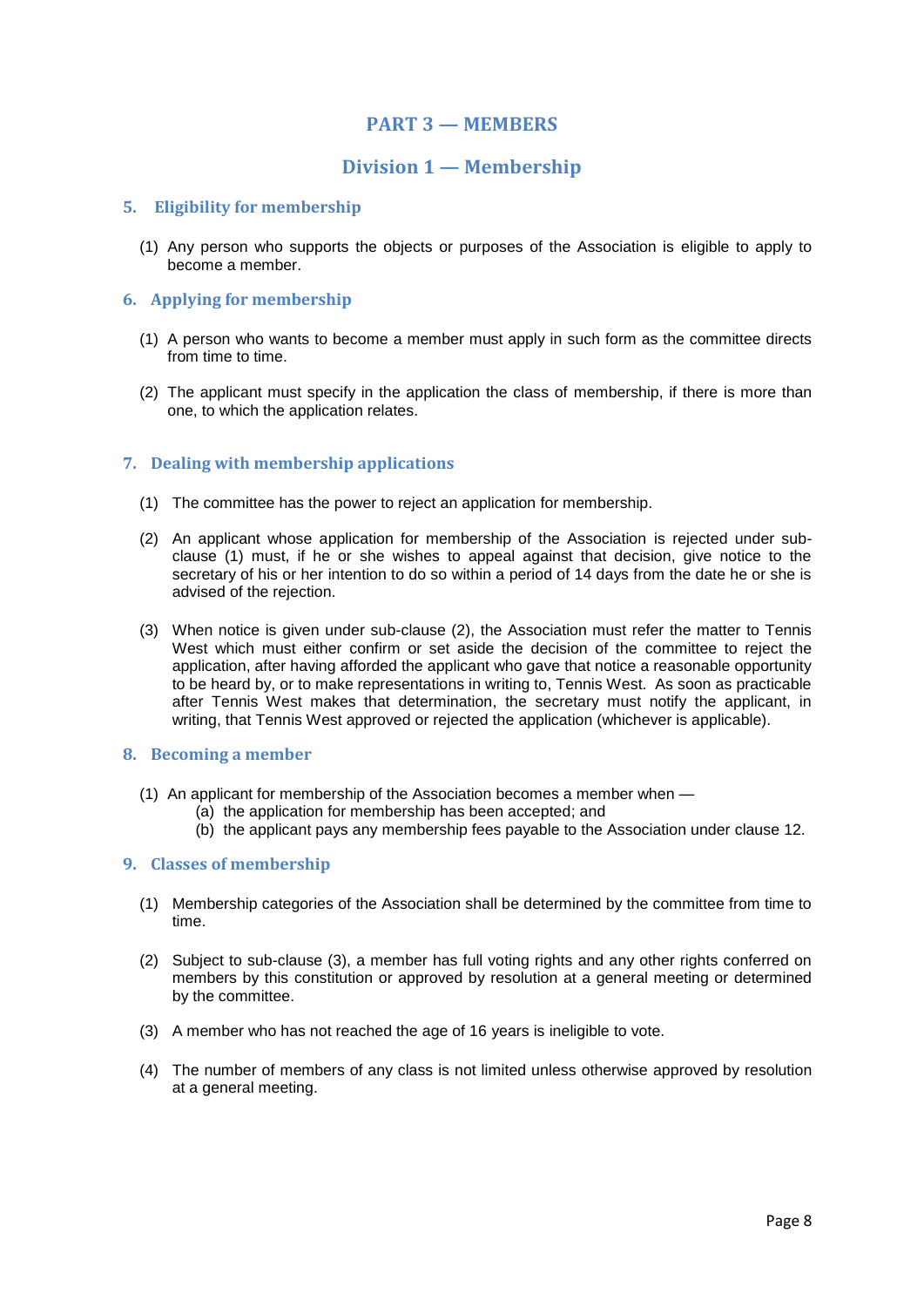- (5) Life Membership
	- (a) A proposed Life Member can be nominated by any financial member and submitted in writing to the committee at least three (3) months prior to an Annual General Meeting. Only one (1) member per year will be accepted for presentation to the Annual General Meeting.
	- (b) If two (2) or more members are nominated for Life Membership in the one year and the candidates meet the selection criteria (as per 8.5c below), then a secret ballot applies with the full committee casting their preference of which candidate is to be considered (vote counting as per 8.5eii and 8.5eiii below). In a tied vote situation, the President shall have the casting vote. The selected person will then be considered by the sub-committee (made up as per 8.5d below).
	- (c) The nominated Life Member to have been a continuous Association member for a period of ten (10) years or as deemed by the committee will have performed an active role in the executive committee, general committee, sub-committee or services to the Association during this period.
	- (d) A sub-committee of three (3) (selected and agreed to by the full committee) to investigate the suitability of the prospective Life Member and submitted to the full committee for the final decision. A two thirds majority vote by the full committee is required for the approval of the nominee.
	- (e) A full committee to make the final decision in the following manner:
		- (i) By secret ballot by the present full committee.
		- (ii) Three (3) people to count the votes consisting of the Secretary, Treasurer and one (1) committee member volunteer or financial member chosen by the full committee,
		- (iii) Life Honorary Members shall, subject to these rules, be entitled to exercise all privileges of members of the Association.

#### <span id="page-8-0"></span>**10. When membership ceases**

- (1) A person ceases to be a member when any of the following takes place
	- (a) the person dies;
	- (b) the person resigns from the Association under clause 10;
	- (c) the person is expelled from the Association under clause 15;
	- (d) the person ceases to be a member under clause 12(4).
- (2) The secretary must keep a record, for at least one year after a person ceases to be a member, of —
	- (a) the date on which the person ceased to be a member; and
	- (b) the reason why the person ceased to be a member.

#### <span id="page-8-1"></span>**11. Resignation**

- (1) A member may resign from membership of the Association by giving written notice of the resignation to the secretary.
- (2) The resignation takes effect
	- (a) when the secretary receives the notice; or
	- (b) if a later time is stated in the notice, at that later time.

(3) A person who has resigned from membership of the Association remains liable for any fees that are owed to the Association (the *owed amount*) at the time of resignation.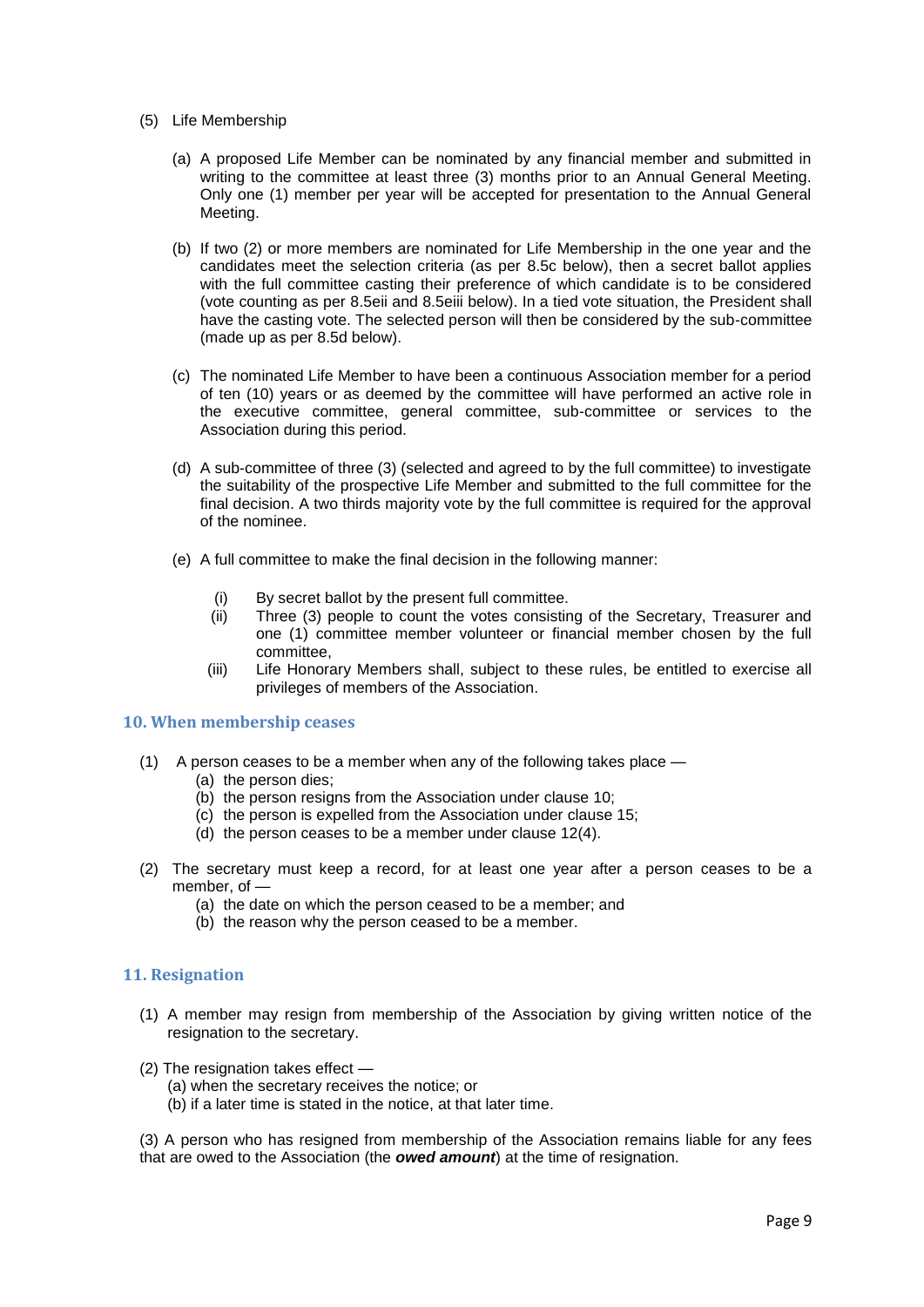(4) The owed amount may be recovered by the Association in a court of competent jurisdiction as a debt due to the Association.

# <span id="page-9-0"></span>**12. Rights not transferable**

<span id="page-9-1"></span>The rights of a member are not transferable and end when membership ceases.

# **Division 2 — M**e**mbership fees**

#### <span id="page-9-2"></span>**13. Membership fees**

- (1) The committee must determine the entrance fee (if any) and the annual membership fee (if any) to be paid for membership of the Association from time to time.
- (2) The fees determined under sub-clause (1) may be different for different classes of membership.
- (3) A member must pay the annual membership fee to the treasurer, or another person authorised by the committee to accept payments, by the date (the *due date*) determined by the committee.
- <span id="page-9-3"></span>(4) If a member has not paid the annual membership fee by the due date, the member will cease to be a member.

# **Division 3 — Register of members**

#### <span id="page-9-4"></span>**14. Register of members**

- (1) The secretary, or another person authorised by the committee, is responsible for the requirements imposed on the Association under section 53 of the Act to maintain the register of members and record in that register any change in the membership of the Association.
- (2) In addition to the matters referred to in section 53(2) of the Act (being the member's name and a residential, postal or email address), the register of members must include the class of membership (if applicable) to which each member belongs and the date on which each member becomes a member.
- (3) The register of members must be kept at the secretary's place of residence, or at another place determined by the committee.
- (4) A member who wishes to inspect the register of members must contact the secretary to make the necessary arrangements.
- $(5)$  If
	- (a) a member inspecting the register of members wishes to make a copy of, or take an extract from, the register under section 54(2) of the Act; or
	- (b) a member makes a written request under section 56(1) of the Act to be provided with a copy of the register of members,

the committee may require the member to provide a statutory declaration setting out the purpose for which the copy or extract is required and declaring that the purpose is connected with the affairs of the Association.

(6) A member must not use information about a person obtained from the register to contact or send material to the person, other than for: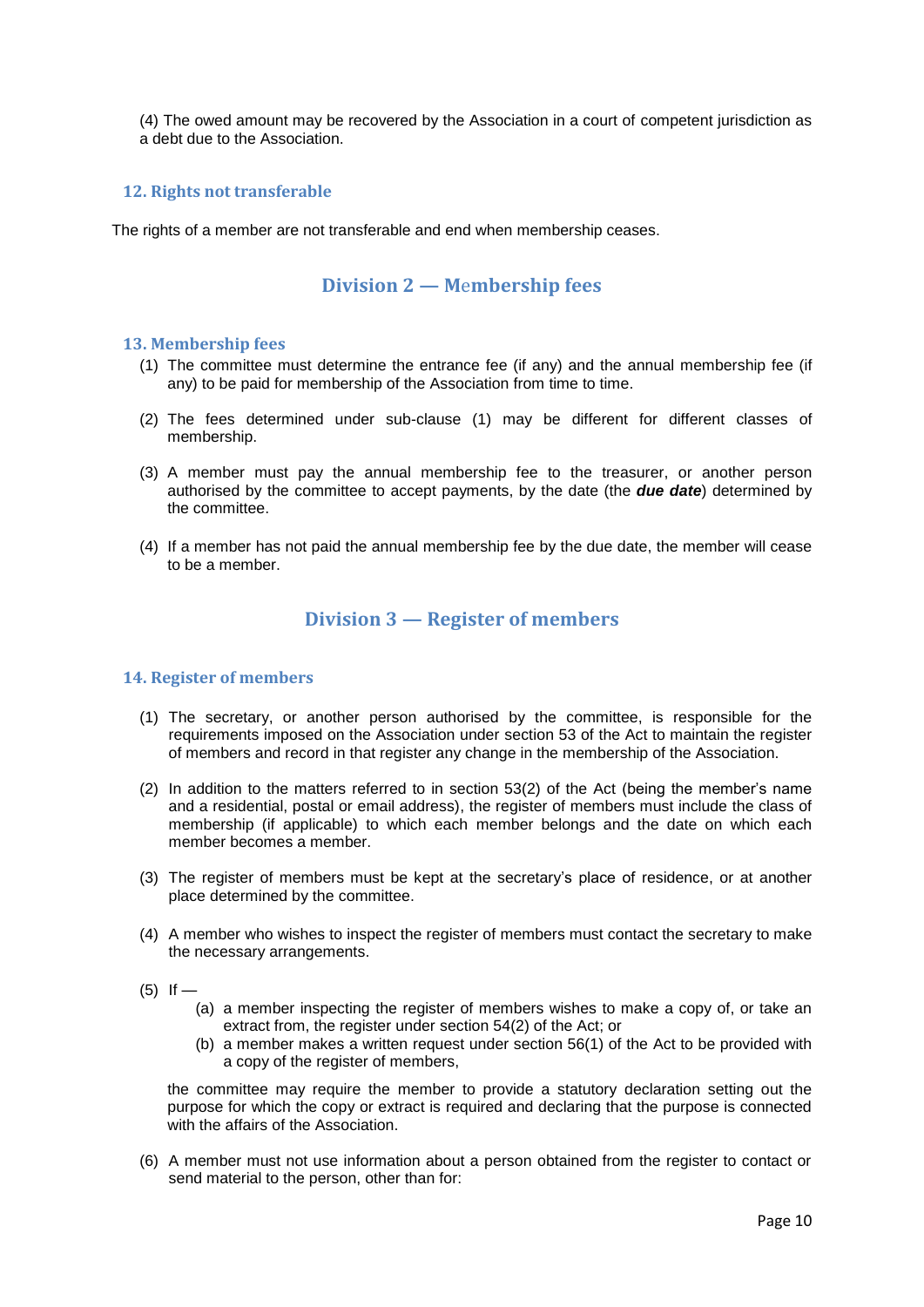- (a) the purposes of sending the person a notice in respect of a meeting or other event relating to the Association or other material relating to the Association, or
- (b) any other purpose necessary to comply with a requirement of the Act or this Constitution.

# <span id="page-10-0"></span>**PART 4 — DISCIPLINARY ACTION, DISPUTES AND MEDIATION**

# **Division 1 — Term used**

## <span id="page-10-2"></span><span id="page-10-1"></span>**15. Term used:**

In this Part —

*member,* in relation to a member who is expelled from the Association, includes former member.

# **Division 2 — Disciplinary action**

## <span id="page-10-4"></span><span id="page-10-3"></span>**16. Suspension or expulsion**

- (1) The committee may decide to suspend a member's membership or to expel a member from the Association if, in the opinion of the committee:
	- (a) the member's conduct is detrimental to the interests of the Association;
	- (b) the member has acted in a manner unbecoming of a member or contrary to the objects of the Association;
	- (c) the member has brought the Association, another member, or the sport of tennis into disrepute;
	- (d) the member has breached a policy referred to in clause 73;
	- (e) the member has breached a by-law of the Association; or
	- (f) suspension or expulsion is appropriate in all of the circumstances.
- (2) The secretary must give the member written notice of the proposed suspension or expulsion at least 28 days before the committee meeting at which the proposal is to be considered by the committee.
- (3) The notice given to the member must state
	- (a) when and where the committee meeting is to be held; and
	- (b) the grounds on which the proposed suspension or expulsion is based; and
	- (c) that the member may attend the meeting and will be given a reasonable opportunity to make written or oral (or both written and oral) submissions to the committee about the proposed suspension or expulsion.
- (4) At the committee meeting, the committee must
	- (a) give the member a reasonable opportunity to make written or oral (or both written and oral) submissions to the committee about the proposed suspension or expulsion; and
	- (b) give due consideration to any submissions so made; and
	- (c) decide
		- (i) whether or not to suspend the member's membership and, if the decision is to suspend the membership, the period of suspension; or
		- (ii) whether or not to expel the member from the Association.
- (5) A decision of the committee to suspend the member's membership or to expel the member from the Association takes immediate effect.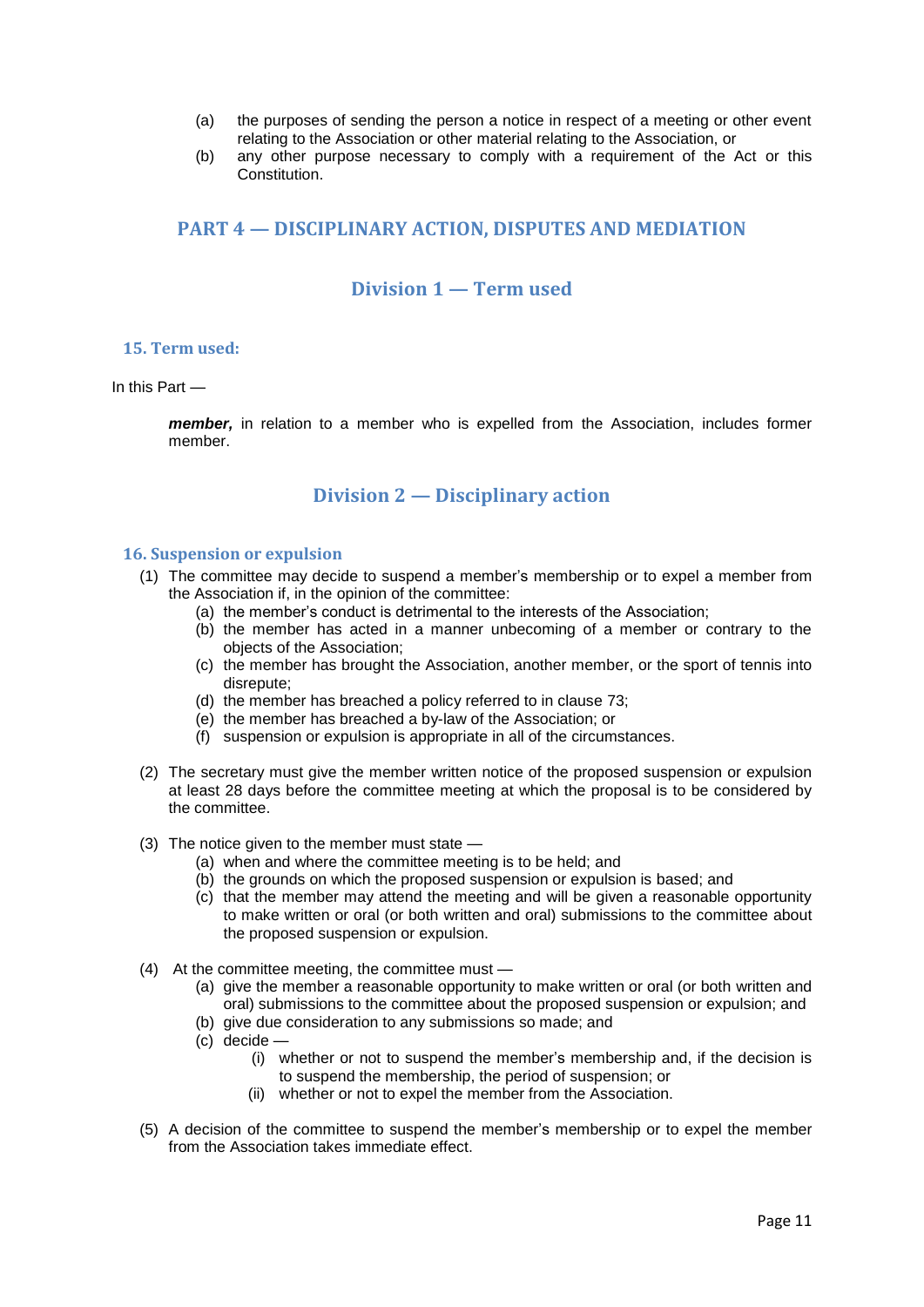- (6) The committee must give the member written notice of the committee's decision, and the reasons for the decision, within 7 days after the committee meeting at which the decision is made.
- (7) A member whose membership is suspended or who is expelled from the Association may, within 14 days after receiving notice of the committee's decision under sub-clause (6), give written notice to the secretary that he or she wishes to appeal against that suspension or expulsion.
- (8) If notice is given under sub-clause (7):
	- (a) the matter will be referred to Tennis West, which may either:
		- (i) confirm or set aside the decision of the committee to suspend or expel the member, after having afforded the member who gave that notice a reasonable opportunity to be heard by, or to make representations in writing to, Tennis West; or
		- (ii) refer the matter to mediation.

#### <span id="page-11-0"></span>**17. Consequences of suspension**

- (1) During the period a member's membership is suspended, the member
	- (a) loses any rights (including voting rights) arising as a result of membership; and
	- (b) is not entitled to a refund, rebate, relief or credit for membership fees paid, or payable, to the Association.
- (2) When a member's membership is suspended, the secretary must record in the register of members —
	- (a) that the member's membership is suspended; and
	- (b) the date on which the suspension takes effect; and
	- (c) the period of the suspension.
- <span id="page-11-1"></span>(3) When the period of the suspension ends, the secretary must record in the register of members that the member's membership is no longer suspended.

# **Division 3 — Resolving disputes**

#### <span id="page-11-2"></span>**18. Terms used**

In this Division —

*grievance procedure* means the procedures set out in this Division;

#### *party to a dispute* includes a person –

- (a) who is a party to the dispute; and
- (b) who ceases to be a member within 6 months before the dispute has come to the attention of each party to the dispute.

#### <span id="page-11-3"></span>**19. Application of Division**

- (1) Subject to sub-clause (2), this Division applies to disputes between-
	- (a) a member and one or more members; or
	- (b) a member and the Association; or
	- (c) if the Association provides services to non-members, those non-members who receive services from the Association, and the Association.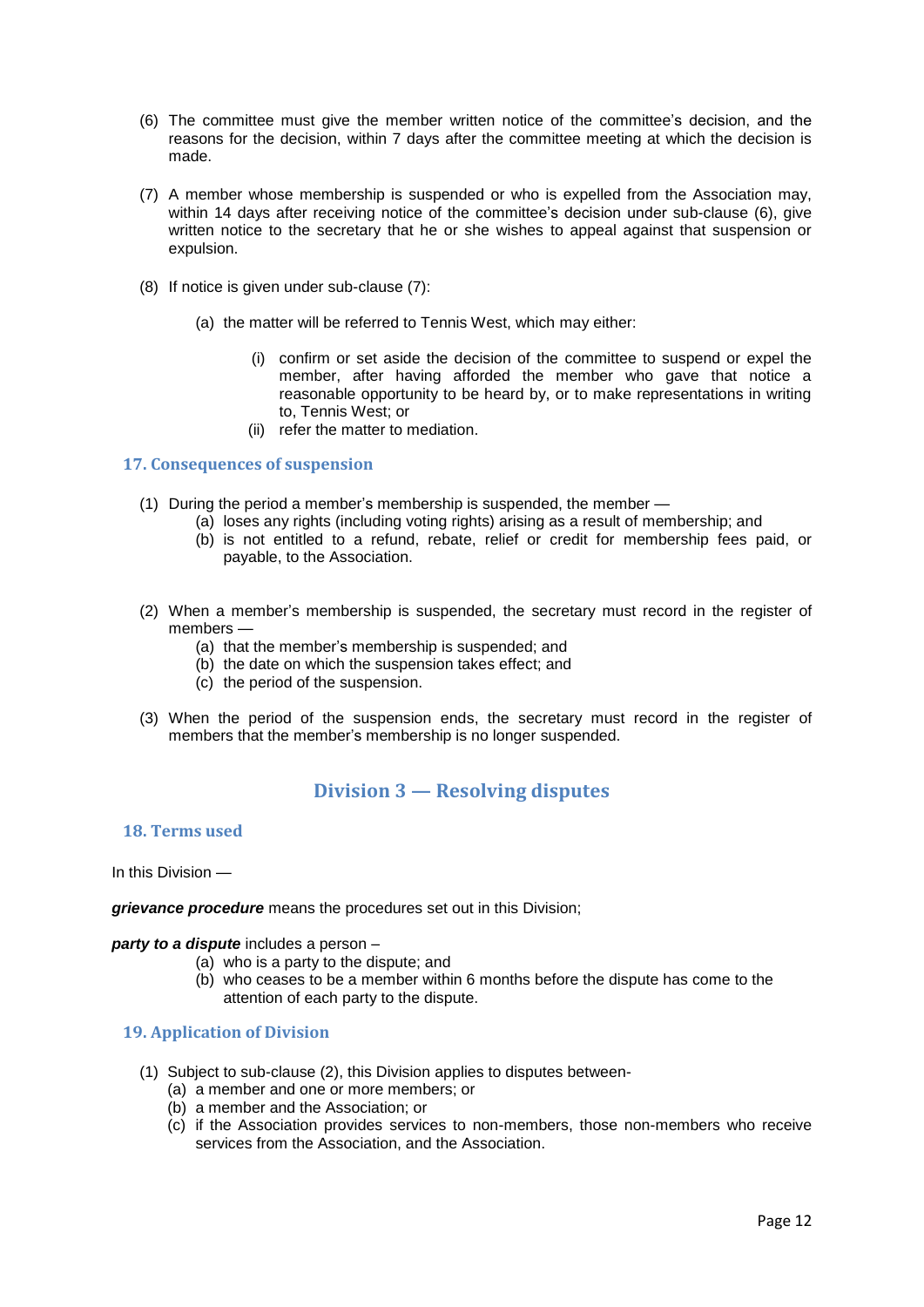(2) This Division does not apply to disputes that relate to a Tennis Australia national policy or bylaw referred to in clause 73 of this Constitution.

# <span id="page-12-0"></span>**20. Parties to attempt to resolve dispute**

If this Division applies, the parties to a dispute must first attempt to resolve the dispute between themselves within 14 days after the dispute has come to the attention of each party.

#### <span id="page-12-1"></span>**21. How grievance procedure is started**

- (1) If the parties to a dispute are unable to resolve the dispute between themselves within the time required by clause 19, any party to the dispute may start the grievance procedure by giving written notice to the secretary of —
	- (a) the parties to the dispute; and
	- (b) the matters that are the subject of the dispute.
- (2) Within 28 days after the secretary is given the notice, a committee meeting must be convened to consider and determine the dispute.
- (3) The secretary must give each party to the dispute written notice of the committee meeting at which the dispute is to be considered and determined at least 7 days before the meeting is held.
- (4) The notice given to each party to the dispute must state
	- (a) when and where the committee meeting is to be held; and
	- (b) that the party may attend the meeting and will be given a reasonable opportunity to make written or oral (or both written and oral) submissions to the committee about the dispute.
- $(5)$  If
	- (a) the dispute is between one or more members and the Association; and
	- (b) any party to the dispute gives written notice to the secretary stating that the party
		- (i) does not agree to the dispute being determined by the committee; and
			- (ii) requests the appointment of a mediator under clause 23,

the committee must not determine the dispute.

#### <span id="page-12-2"></span>**22. Determination of dispute by committee**

- (1) At the committee meeting at which a dispute is to be considered and determined, the committee must —
	- (a) give each party to the dispute a reasonable opportunity to make written or oral (or both written and oral) submissions to the committee about the dispute; and
	- (b) give due consideration to any submissions so made; and
	- (c) determine the dispute.
- (2) The committee must give each party to the dispute written notice of the committee's determination, and the reasons for the determination, within 7 days after the committee meeting at which the determination is made.
- (3) A party to the dispute may, within 14 days after receiving notice of the committee's determination under sub-clause (1)(c), give written notice to the secretary requesting the appointment of a mediator under clause 23.
- (4) If notice is given under sub-clause (3), each party to the dispute is a party to the mediation.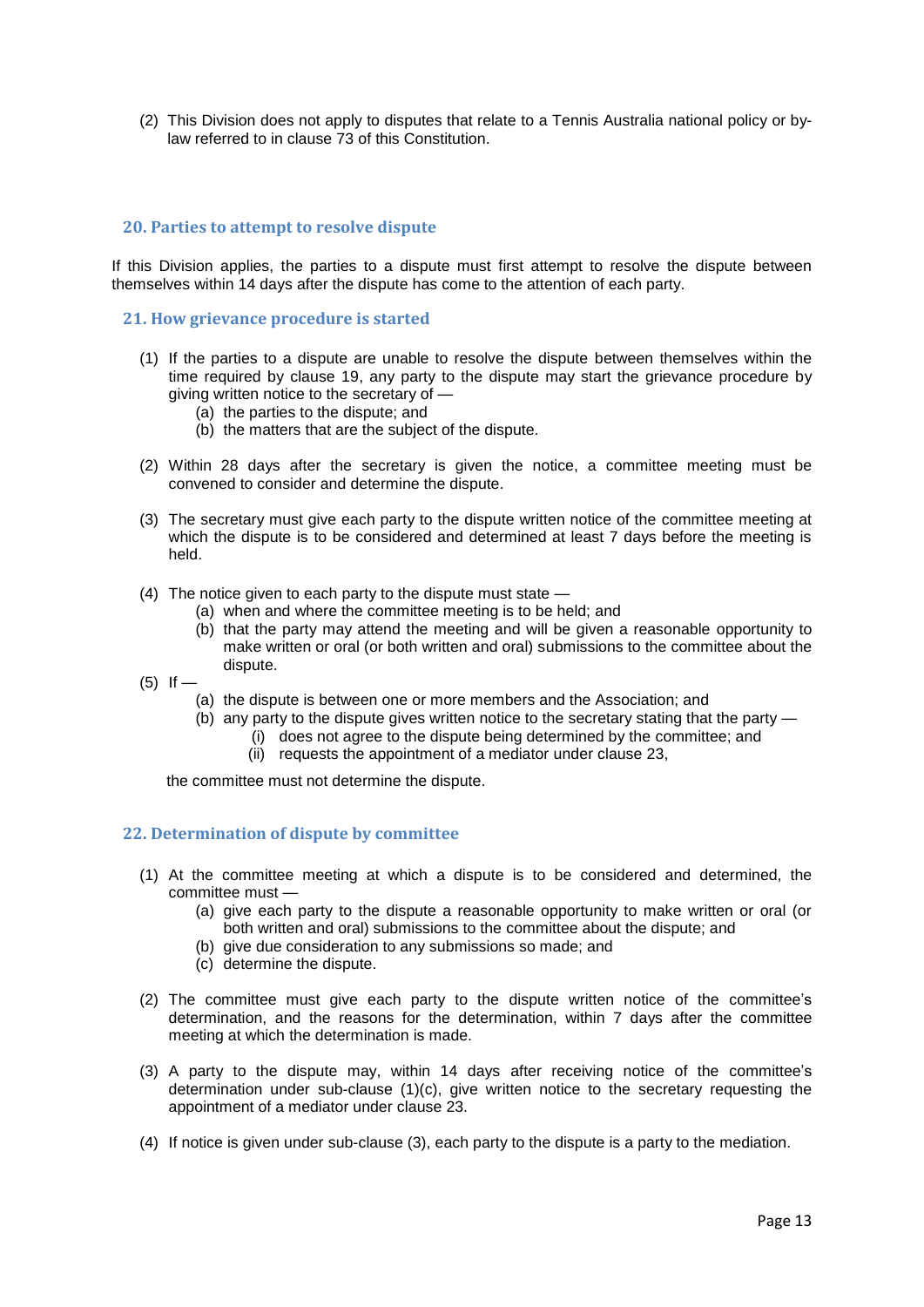# **Division 4 — Mediation**

## <span id="page-13-1"></span><span id="page-13-0"></span>**23. Application of Division**

- (1) This Division applies if written notice has been given to the secretary requesting the appointment of a mediator —
	- (a) by a member under clause  $15(8)(a)(ii)$ ; or
	- (b) by a party to a dispute under clause  $20(5)(b)(ii)$  or  $21(3)$ .
- (2) If this Division applies, a mediator must be chosen or appointed under clause 23.

## <span id="page-13-2"></span>**24. Appointment of mediator**

- (1) The mediator must be a person chosen by agreement between the parties to the dispute.
- (2) If there is no agreement, Tennis West must appoint the mediator.
- (3) The person appointed as mediator by Tennis West may be a member or former member of the Association but must not —
	- (a) have a personal interest in the matter that is the subject of the mediation; or
	- (b) be biased in favour of or against any party to the mediation.

#### <span id="page-13-3"></span>**25. Mediation process**

- (1) The parties to the mediation must attempt in good faith to settle the matter that is the subject of the mediation.
- (2) Each party to the mediation must give the mediator a written statement of the issues that need to be considered at the mediation before the mediation takes place.
- (3) In conducting the mediation, the mediator must
	- (a) give each party to the mediation every opportunity to be heard; and
	- (b) allow each party to the mediation to give due consideration to any written statement given by another party; and
	- (c) ensure that natural justice is given to the parties to the mediation throughout the mediation process.
- (4) The mediator cannot determine the matter that is the subject of the mediation.
- (5) The mediation must be confidential, and any information given at the mediation cannot be used in any other proceedings that take place in relation to the matter that is the subject of the mediation.
- (6) The costs of the mediation are to be paid by the party or parties to the mediation that requested the appointment of the mediator.

#### <span id="page-13-4"></span>**26. If mediation results in decision to suspend or expel being revoked**

- $If -$
- (a) mediation takes place because a member's membership was suspended or the member was expelled from the Association under clause 15(8)(a)(ii); and
- (b) as the result of the mediation, the decision to suspend the member's membership or expel the member is revoked,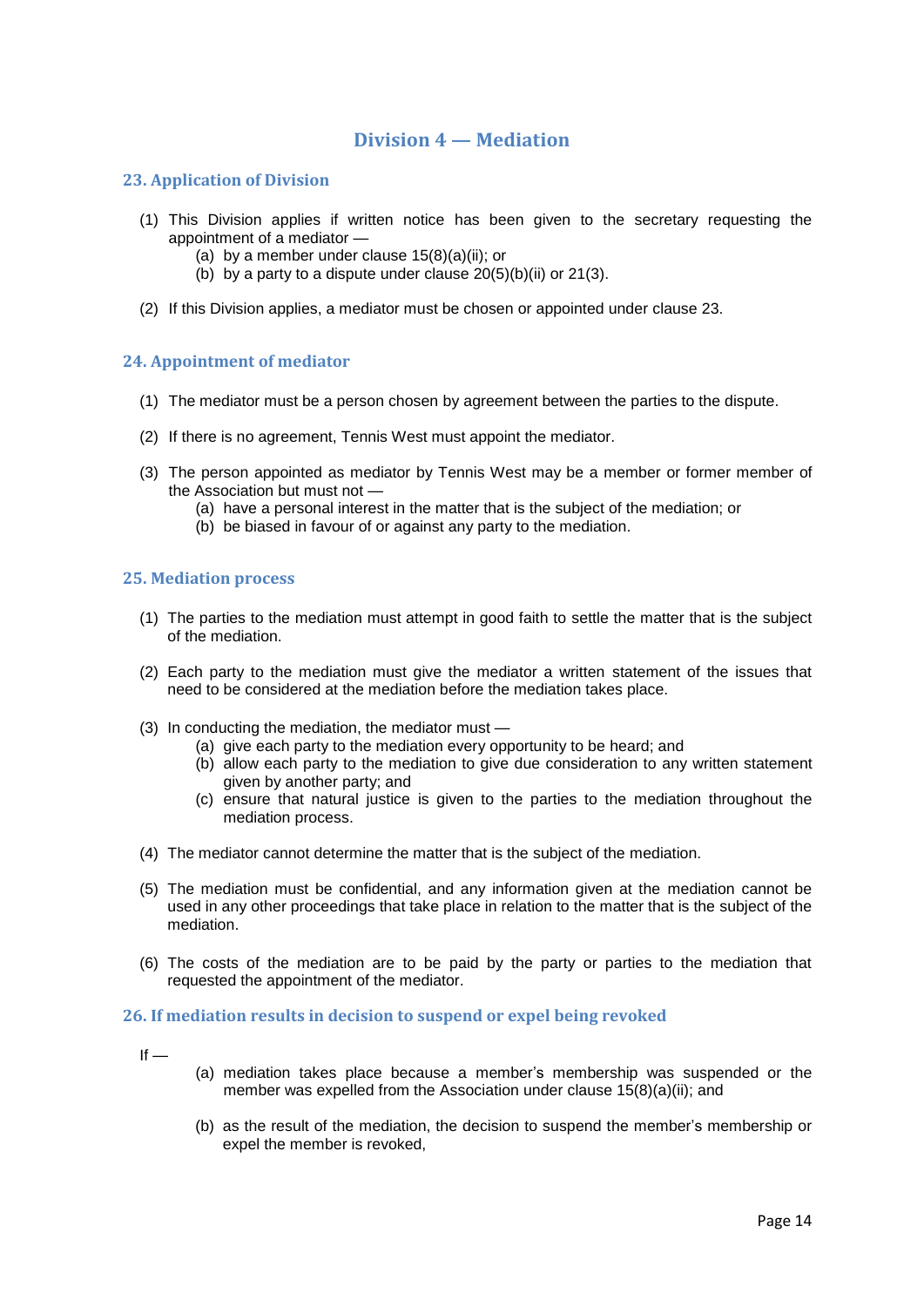<span id="page-14-0"></span>that revocation does not affect the validity of any decision made at a committee meeting or general meeting during the period of suspension or expulsion.

# **PART 5 — COMMITTEE**

# **Division 1 — Powers of committee**

## <span id="page-14-2"></span><span id="page-14-1"></span>**27. Committee**

- (1) The committee members are the persons who, as the management committee of the Association, have the power to manage the affairs of the Association.
- (2) Subject to the Act, this Constitution, the by-laws of the Association (if any) and any resolution passed at a general meeting, the committee has power to do all things necessary or convenient to be done for the proper management of the affairs of the Association.
- (3) The committee must take all reasonable steps to ensure that the Association complies with the Act, this Constitution and the by-laws of the Association (if any).

# **Division 2 — Composition of committee and duties of members**

## <span id="page-14-4"></span><span id="page-14-3"></span>**28. Committee members**

- (1) The committee members consist of
	- (a) the office holders of the Association; and
	- (b) up to eight (8) ordinary committee members.
- (2) The following are the office holders of the Association
	- (a) the president;
	- (b) the vice president;
	- (c) the secretary;
	- (d) the treasurer;
	- (e) the assistant treasurer; and
	- (f) the club captain.
- (3) A person may be an office holder of the Association if the person is
	- (a) an individual who has reached 18 years of age; and
	- (b) a financial member of the Association.
- (4) A person may be an ordinary committee member of the Association if the person is
	- (a) an individual who has reached 18 years of age; and
	- (b) a financial member of the Association.
- (5) A person must not hold 2 or more of the offices mentioned in sub-clause (2) at the same time.

#### <span id="page-14-5"></span>**29. President**

- (1) It is the duty of the president to consult with the secretary regarding the business to be conducted at each committee meeting and general meeting.
- (2) The president has the powers and duties relating to convening and presiding at committee meetings and presiding at general meetings provided for in this Constitution.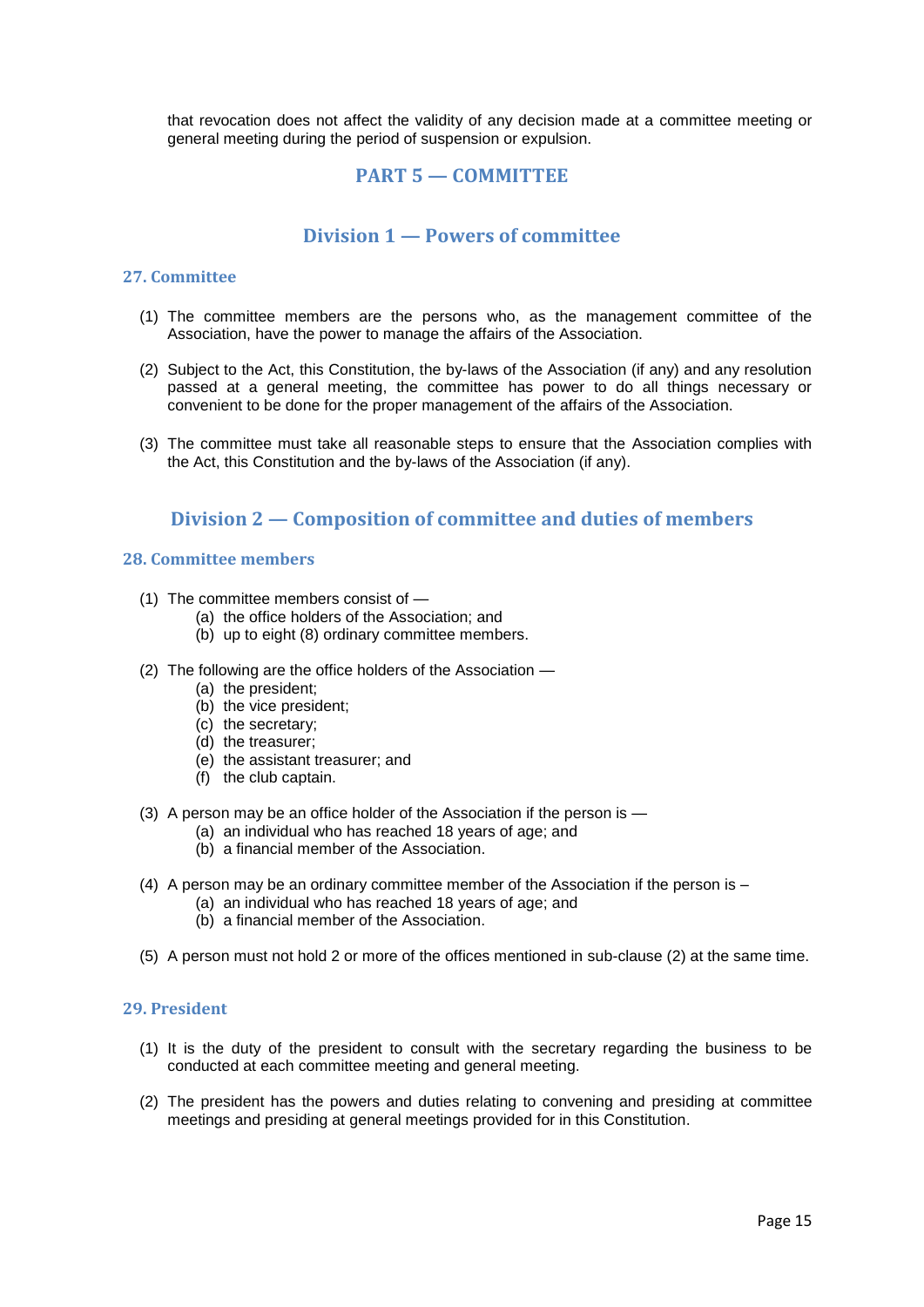#### <span id="page-15-0"></span>**30. Secretary**

The Secretary has the following duties —

- (a) dealing with the Association's correspondence;
- (b) consulting with the president regarding the business to be conducted at each committee meeting and general meeting;
- (c) preparing the notices required for meetings and for the business to be conducted at meetings;
- (d) unless another member is authorised by the committee to do so, maintaining on behalf of the Association the register of members, and recording in the register any changes in the membership, as required under section 53(1) of the Act;
- (e) maintaining on behalf of the Association an up-to-date copy of this Constitution, as required under section 35(1) of the Act;
- (f) unless another member is authorised by the committee to do so, maintaining on behalf of the Association a record of committee members and other persons authorised to act on behalf of the Association, as required under section 58(2) of the Act;
- (g) ensuring the safe custody of the books of the Association, other than the financial records, financial statements and financial reports, as applicable to the Association;
- (h) maintaining full and accurate minutes of committee meetings and general meetings;
- (i) carrying out any other duty given to the secretary under this Constitution or by the committee.

# <span id="page-15-1"></span>**31. Treasurer**

The treasurer has the following duties —

- (a) ensuring that any amounts payable to the Association are collected and issuing receipts for those amounts in the Association's name;
- (b) ensuring that any amounts paid to the Association are credited to the appropriate account of the Association, as directed by the committee;
- (c) ensuring that any payments to be made by the Association that have been authorised by the committee or at a general meeting are made on time;
- (d) ensuring that the Association complies with the relevant requirements of Part 5 of the Act;
- (e) ensuring the safe custody of the Association's financial records, financial statements and financial reports, as applicable to the Association;
- (f) if the Association is a tier 1 association, coordinating the preparation of the Association's financial statements before their submission to the Association's annual general meeting;
- (g) if the Association is a tier 2 association or tier 3 association, coordinating the preparation of the Association's financial report before its submission to the Association's annual general meeting;
- (h) providing any assistance required by an auditor or reviewer conducting an audit or review of the Association's financial statements or financial report under Part 5 Division 5 of the Act;
- (i) carrying out any other duty given to the treasurer under this Constitution or by the committee.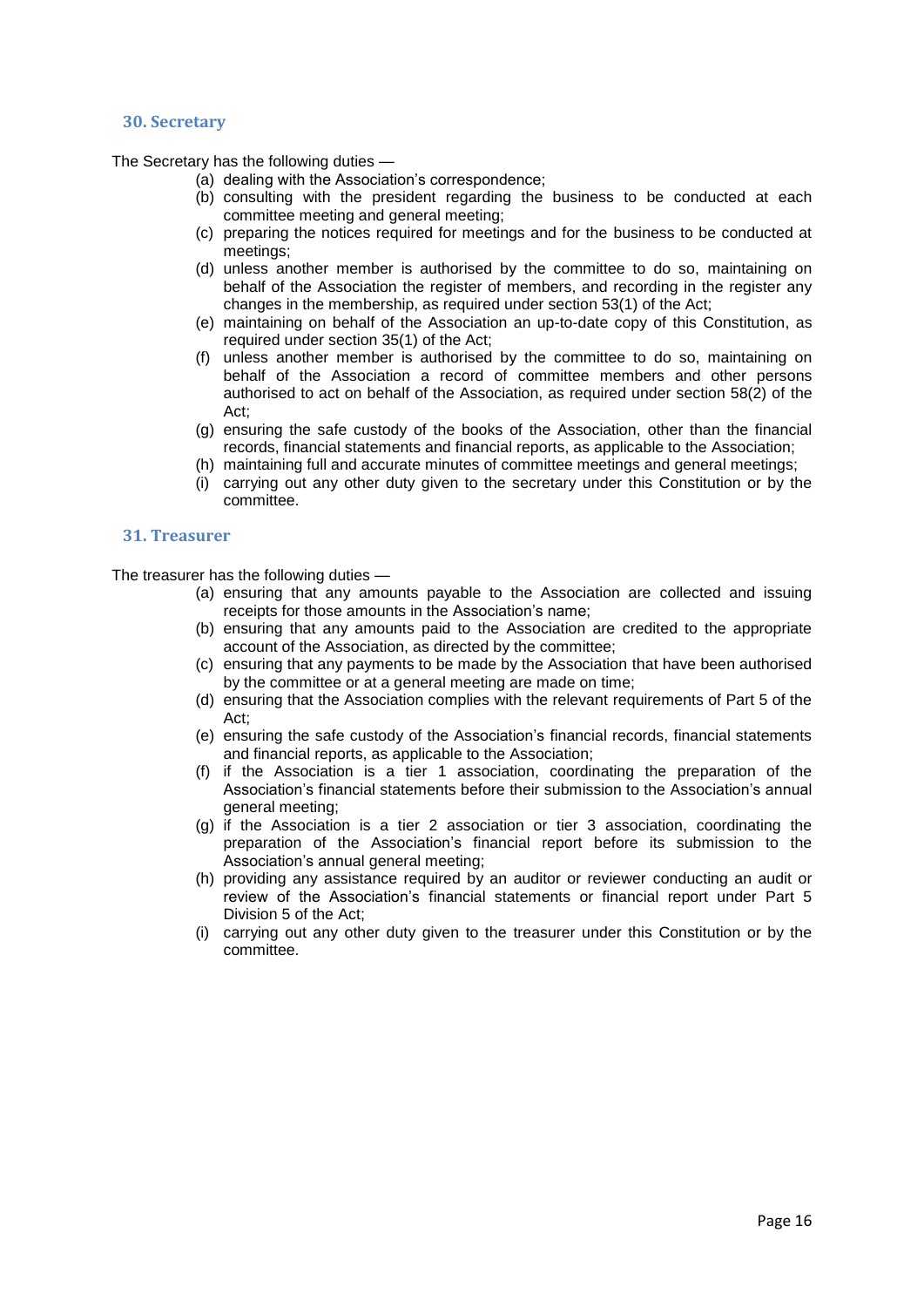# <span id="page-16-0"></span>**Division 3 — Election of committee members and tenure of office**

# <span id="page-16-1"></span>**32. How members become committee members**

A person becomes a committee member if the person —

- (a) is elected to the committee at a general meeting; or
- (b) is appointed to the committee by the committee to fill a casual vacancy under clause 38.

#### <span id="page-16-2"></span>**33. Nomination of committ**e**e members**

- (1) At least 42 days before an annual general meeting, the secretary must send written notice to all the members —
	- (a) calling for nominations for election to the committee; and
	- (b) stating the date by which nominations must be received by the secretary to comply with subclause (2).
- (2) A person who wishes to be considered for election to the committee at the annual general meeting must nominate for election by sending written notice of the nomination to the secretary at least 28 days before the annual general meeting.
- (3) The written notice must include a statement by another member in support of the nomination.
- (4) A member may nominate for one specified position of office holder of the Association or to be an ordinary committee member.
- (5) A member whose nomination does not comply with this clause is not eligible for election to the committee unless the member is nominated under clause 33(2) or 34(2)(b).

# <span id="page-16-3"></span>**34. Election of office holders**

- (1) At the annual general meeting, a separate election must be held for each position of office holder of the Association.
- (2) If there is no nomination for a position, the president may call for nominations from the ordinary members at the meeting.
- (3) If only one member has nominated for a position, the president must declare the Member elected to the position.
- (4) If more than one member has nominated for a position, the ordinary members at the meeting must vote in accordance with procedures that have been determined by the committee to decide who is to be elected to the position.
- (5) Each ordinary member present at the meeting may vote for one member who has nominated for the position.
- (6) A member who has nominated for the position may vote for himself or herself.
- (7) On the member's election, the new president of the Association may take over as the chairperson of the meeting.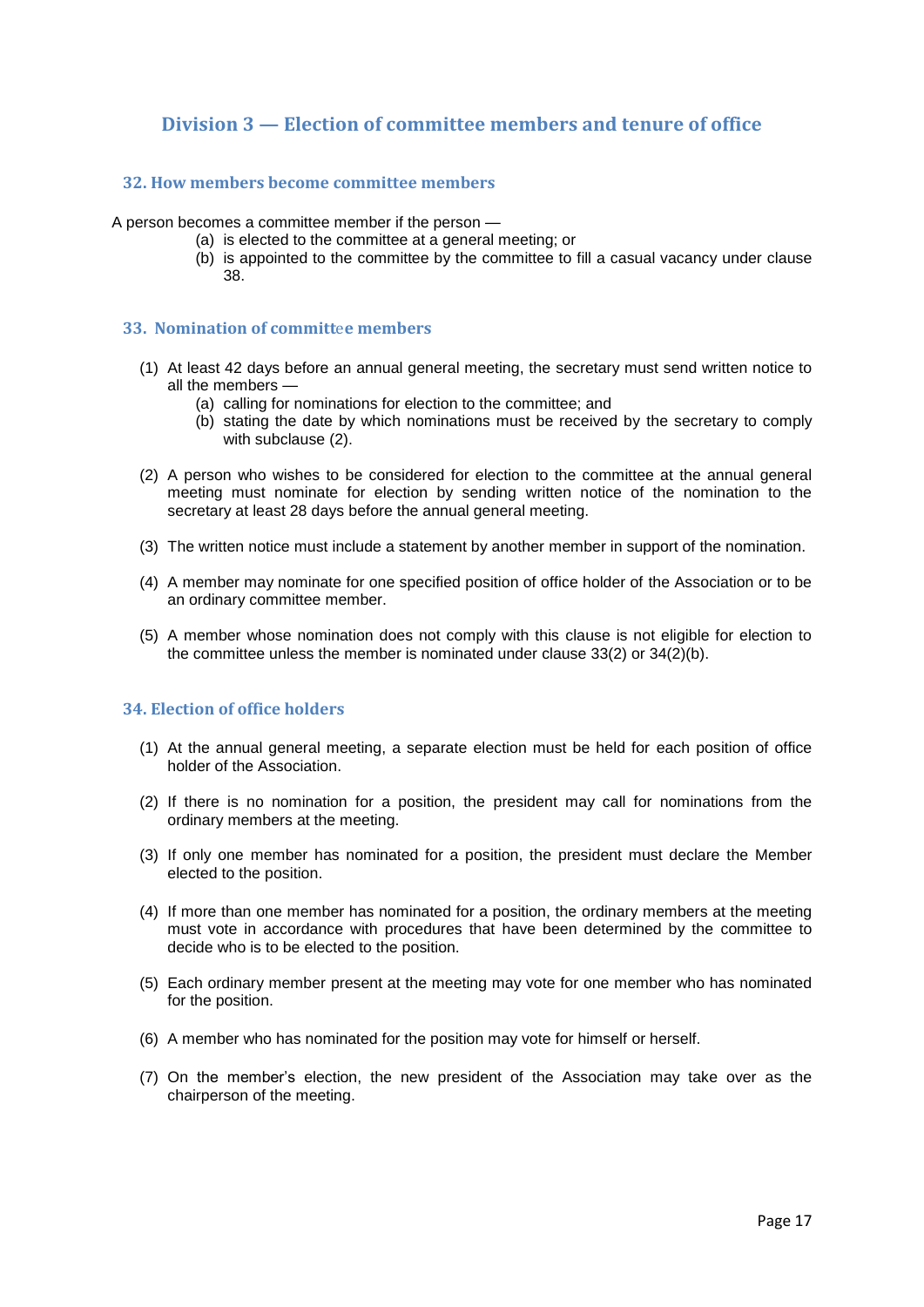## <span id="page-17-0"></span>**35. Election of ordinary committee members**

- (1) If the number of persons nominating for the position of ordinary committee member is not greater than the number to be elected, the chairperson of the meeting —
	- (a) must declare each of those persons to be elected to the position; and
	- (b) may call for further nominations from the ordinary members at the meeting to fill any positions remaining unfilled after the elections under paragraph (a).
- $(2)$  If
	- (a) the number of persons nominating for the position of ordinary committee member is greater than the number to be elected; or
	- (b) the number of members nominating under sub-clause (1)(b) is greater than the number of positions remaining unfilled,

the ordinary members at the meeting must vote in accordance with procedures that have been determined by the committee to decide the members who are to be elected to the position of ordinary committee member.

(3) A person who has nominated for the position of ordinary committee member may vote in accordance with that nomination only if the person is a member of the Association.

# <span id="page-17-1"></span>**36. Term of office**

- $(1)$  The term of office of a committee member begins when the member  $\overline{\phantom{a}}$ 
	- (a) is elected at an annual general meeting or under sub-clause 36(3)(b); or
	- (b) is appointed to fill a casual vacancy under clause 38.
- (2) Subject to clause 37, a committee member holds office until the positions on the committee are declared vacant at the next annual general meeting.
- (3) A committee member may be re-elected.
- (4) No member shall hold the office of President for more than five (5) consecutive years or be eligible for re-election to that office within one year from cessation.

## <span id="page-17-2"></span>**37. Resignation and removal from office**

- (1) A committee member may resign from the committee by written notice given to the secretary or, if the resigning member is the secretary, given to the president.
- (2) The resignation takes effect
	- (a) when the notice is received by the secretary or president; or
	- (b) if a later time is stated in the notice, at the later time.
- (3) At a general meeting, the Association may by resolution
	- (a) remove a committee member from office; and
	- (b) elect a member who is eligible under clause 27 to fill the vacant position.
- (4) A committee member who is the subject of a proposed resolution under sub-clause (3)(a) may make written representations (of a reasonable length) to the secretary or president and may ask that the representations be provided to the members.
- (5) The secretary or president may give a copy of the representations to each member or, if they are not so given, the committee member may require them to be read out at the general meeting at which the resolution is to be considered.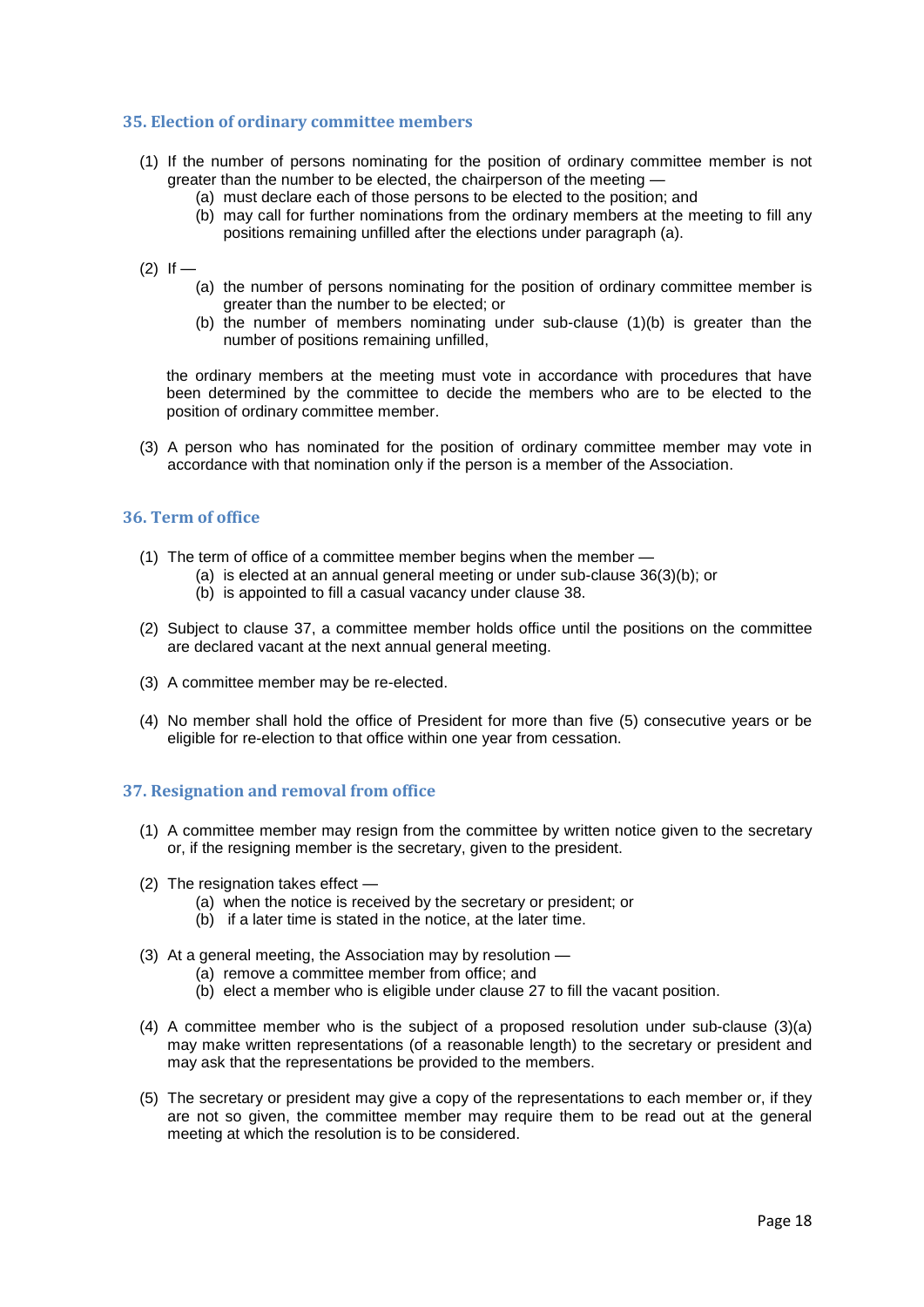#### <span id="page-18-0"></span>**38. When membership of committee ceases**

A person ceases to be a committee member if the person —

- (a) dies or, in the case of an office holder of the Association, ceases to be a member; or
- (b) resigns from the committee or is removed from office under clause 36; or
- (c) becomes ineligible to accept an appointment or act as a committee member under section 39 of the Act;
- (d) becomes permanently unable to act as a committee member because of a mental or physical disability; or
- (e) fails to attend 3 consecutive committee meetings, of which the person has been given notice, without having notified the committee that the person will be unable to attend.

## <span id="page-18-1"></span>**39. Filling casual vacancies**

- (1) The committee may appoint a person who is eligible under clause 27(3) or 27(4) to fill a position on the committee that —
	- (a) has become vacant under clause 37; or
	- (b) was not filled by election at the most recent annual general meeting or under clause 36(3)(b).
- (2) If the position of secretary becomes vacant, the committee must appoint a member who is eligible under clause 27(4) to fill the position within 14 days after the vacancy arises.
- (3) Subject to the requirement for a quorum under clause 45, the committee may continue to act despite any vacancy in its membership.
- (4) If there are fewer committee members than required for a quorum under clause 45, the committee may act only for the purpose of —
	- (a) appointing committee members under this clause; or
	- (b) convening a general meeting.

#### <span id="page-18-2"></span>**40. Validity of acts**

The acts of a committee or subcommittee, or of a committee member or member of a subcommittee, are valid despite any defect that may afterwards be discovered in the election, appointment or qualification of a committee member or member of a subcommittee.

# **Division 4 — committee meetings**

#### <span id="page-18-4"></span><span id="page-18-3"></span>**41. Committee meetings**

- (1) The committee must meet at least 4 times in each year on the dates and at the times and places determined by the committee.
- (2) The date, time and place of the first committee meeting must be determined by the committee members as soon as practicable after the annual general meeting at which the committee members are elected.
- (3) Special committee meetings may be convened by the president or at least 50% of committee members.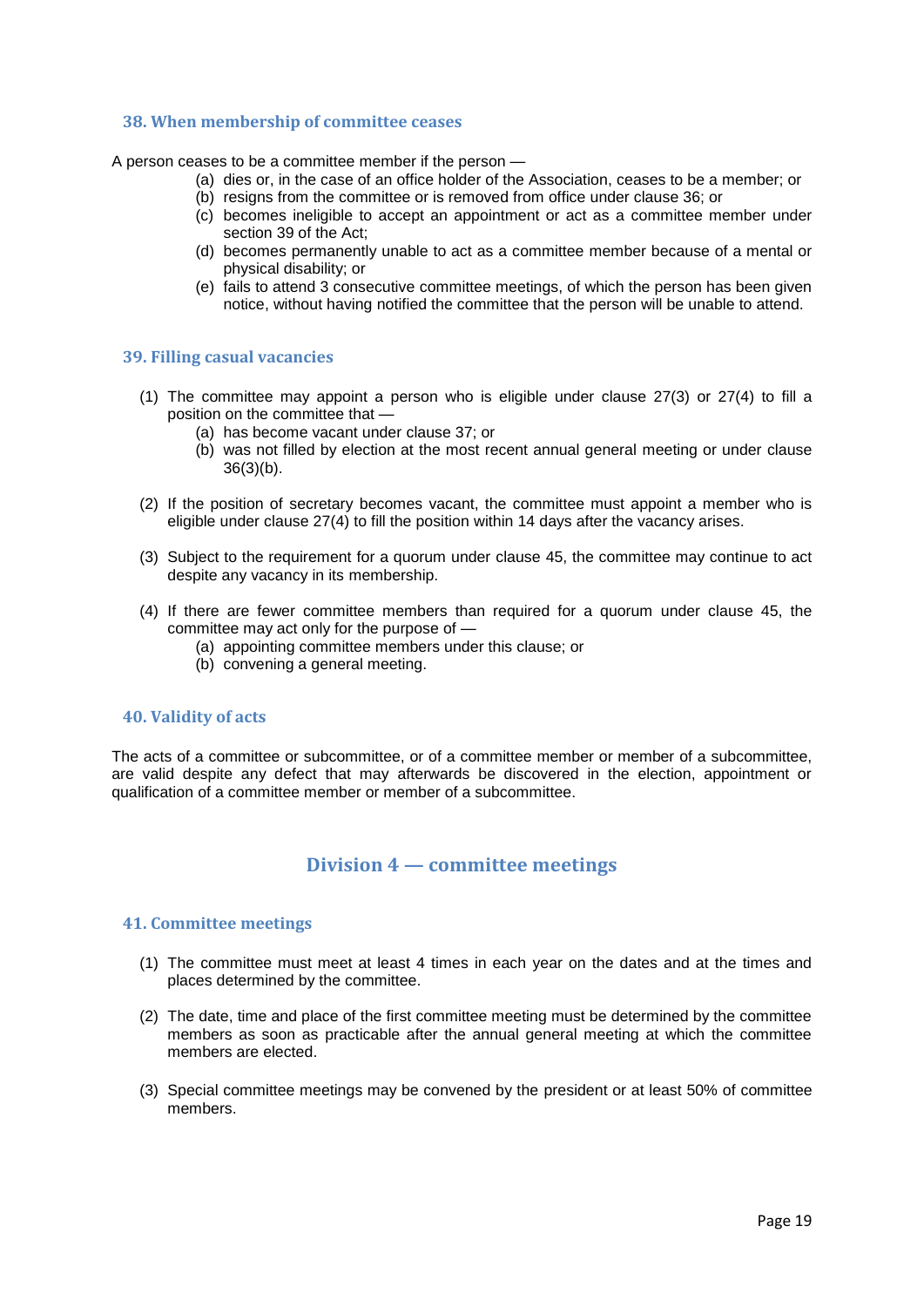#### <span id="page-19-0"></span>**42. Notice of committee meetings**

- (1) Notice of each committee meeting must be given to each committee member at least 48 hours before the time of the meeting.
- (2) The notice must state the date, time and place of the meeting and must describe the general nature of the business to be conducted at the meeting.
- (3) Unless sub-clause (4) applies, the only business that may be conducted at the meeting is the business described in the notice.
- (4) Urgent business that has not been described in the notice may be conducted at the meeting if the committee members at the meeting unanimously agree to treat that business as urgent.

#### <span id="page-19-1"></span>**43. Procedure and order of business**

- (1) The president or, in the president's absence, the vice-president must preside as chairperson of each committee meeting.
- (2) If the president and vice-president are absent or are unwilling to act as chairperson of a meeting, the committee members at the meeting must choose one of them to act as chairperson of the meeting.
- (3) The procedure to be followed at a committee meeting must be determined from time to time by the committee.
- (4) The order of business at a committee meeting may be determined by the committee members at the meeting.
- (5) A member or other person who is not a committee member may attend a committee meeting if invited to do so by the committee.
- (6) A person invited under sub-clause (5) to attend a committee meeting
	- (a) has no right to any agenda, minutes or other document circulated at the meeting; and
	- (b) cannot vote on any matter that is to be decided at the meeting.
- (7) If a committee member has a material pecuniary interest or other interest, whether direct or indirect, in a matter being considered at a committee meeting, the committee member must-
	- (a) as soon as he or she becomes aware of that interest, disclose the nature and extent of his or her interest to the committee; and
	- (b) not take part in any deliberations or decision of the committee with respect to that matter
- (8) The secretary must cause every disclosure made under sub-clause (7) by a committee member to be recorded in the minutes of the meeting of the committee at which it is made.

#### <span id="page-19-2"></span>**44. Use of technology to be present at committee meetings**

(1) The presence of a committee member at a committee meeting need not be by attendance in person but may be by that committee member and each other committee member at the meeting being simultaneously in contact by telephone or other means of instantaneous communication.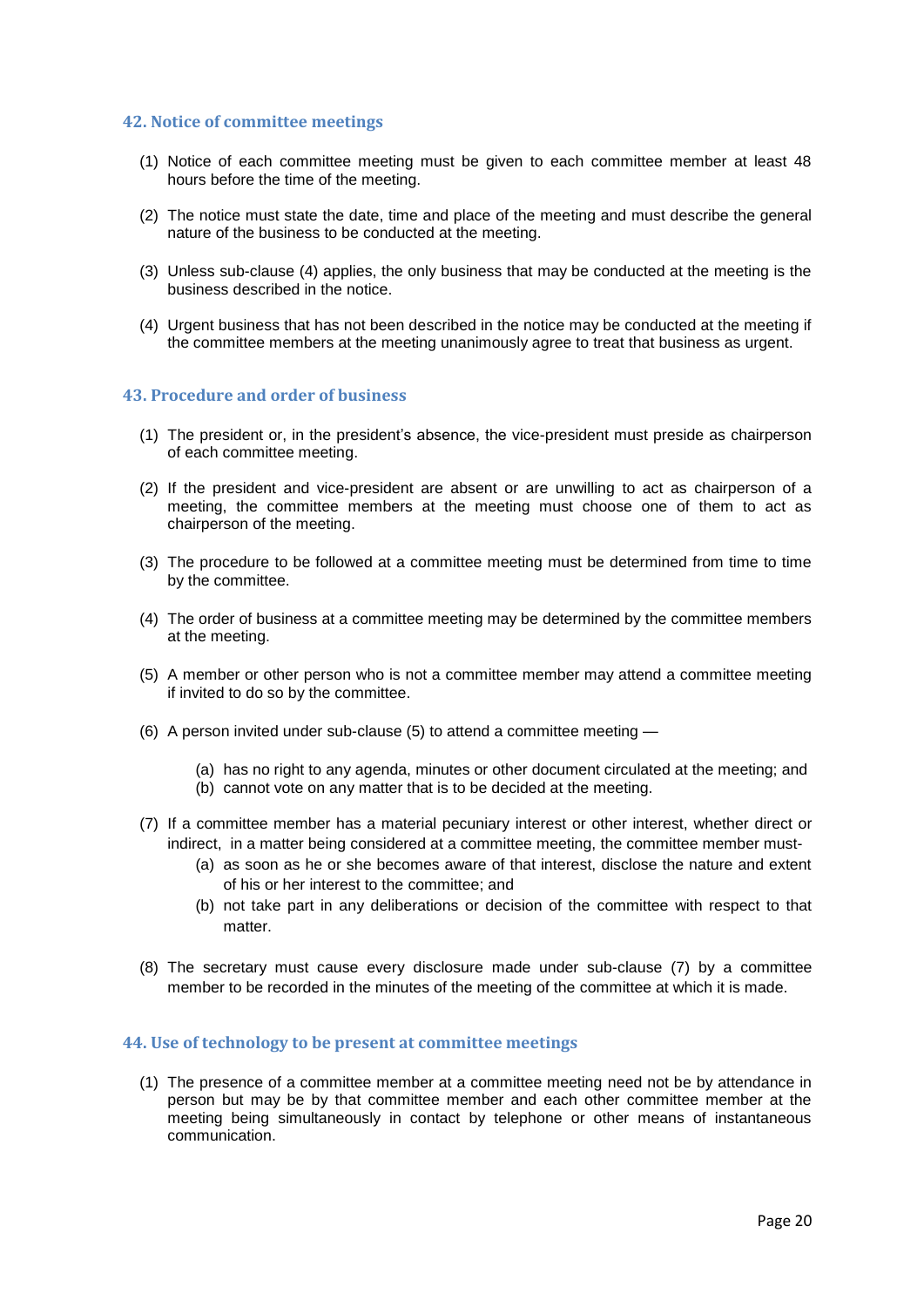(2) A member who participates in a committee meeting as allowed under subclause (1) is taken to be present at the meeting and, if the member votes at the meeting, the member is taken to have voted in person.

# <span id="page-20-0"></span>**45. Quorum for committee meetings**

- (1) At a committee meeting, a quorum will be no less than seven (7) of the committee members elected to the committee at any point in time.
- (2) Subject to clause 38(4), no business is to be conducted at a committee meeting unless a quorum is present.
- (3) If a quorum is not present within 30 minutes after the notified commencement time of a committee meeting —
	- (a) in the case of a special meeting the meeting lapses; or
	- (b) otherwise, the meeting is adjourned to the same time, day and place in the following week.
- $(4)$  If
	- (a) a quorum is not present within 30 minutes after the commencement time of a committee meeting held under subclause (3)(b); and
	- (b) at least 2 committee members are present at the meeting,

those members present are taken to constitute a quorum.

#### <span id="page-20-1"></span>**46. Voting at committee meetings**

- (1) Each committee member present at a committee meeting has one vote on any question arising at the meeting.
- (2) A motion is carried if a majority of the committee members present at the committee meeting vote in favour of the motion.
- (3) If the votes are divided equally on a question, the chairperson of the meeting has a second or casting vote.
- (4) A vote may take place by the committee members present indicating their agreement or disagreement or by a show of hands, unless the committee decides that a secret ballot is needed to determine a particular question.
- (5) If a secret ballot is needed, the chairperson of the meeting must decide how the ballot is to be conducted.

#### <span id="page-20-2"></span>**47. Minutes of committee meetings**

- (1) The committee must ensure that minutes are taken and kept of each committee meeting.
- (2) The minutes must record the following
	- a. the names of the committee members present at the meeting;
	- b. the name of any person attending the meeting under clause 43(5);
	- c. the business considered at the meeting;
	- d. any interest of a committee member notified under clause 43(7);
	- e. any motion on which a vote is taken at the meeting and the result of the vote.
- (3) The minutes of a committee meeting must be entered in the Association's minute book within 30 days after the meeting is held.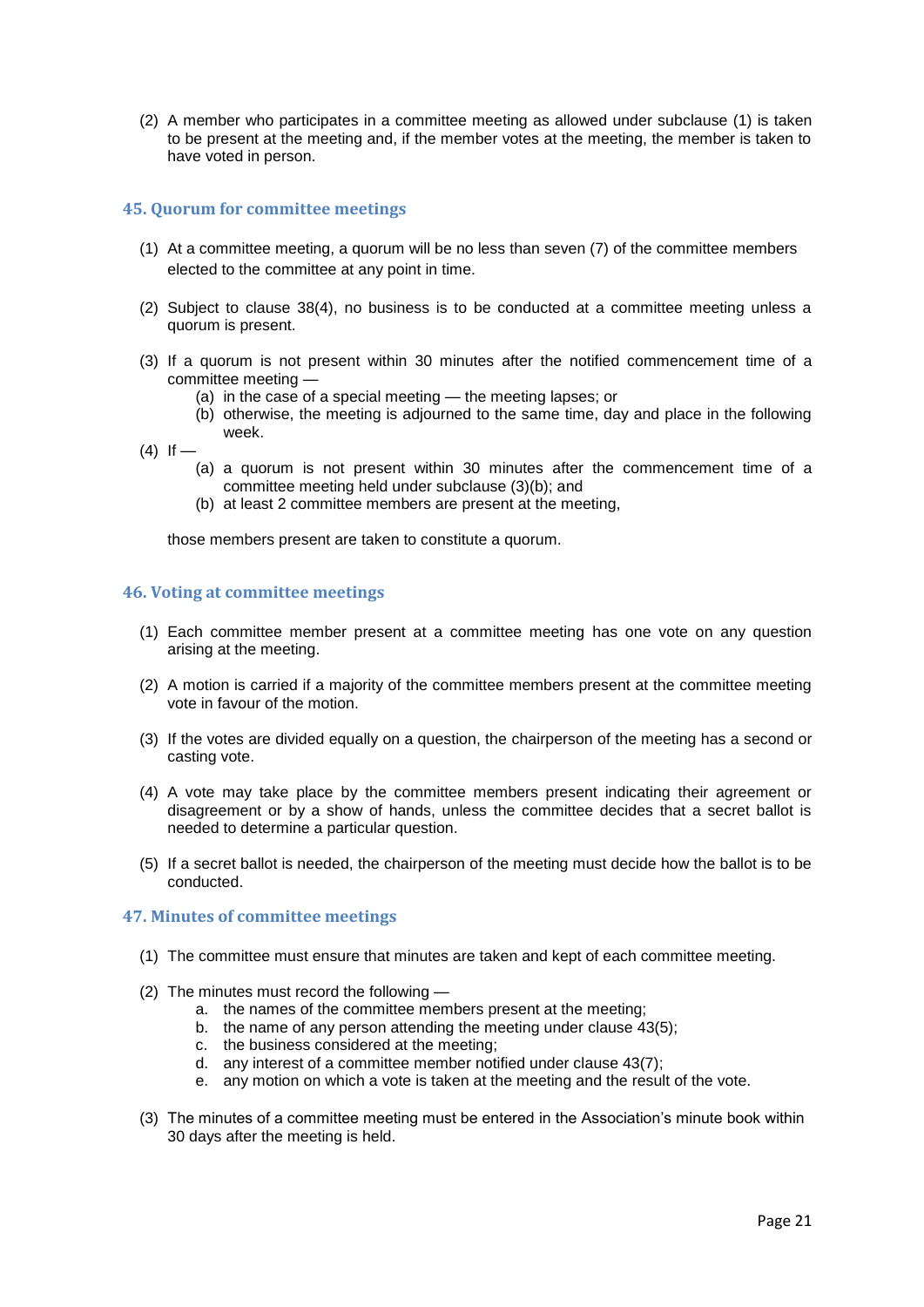- (4) The president must ensure that the minutes of a committee meeting are reviewed and signed as correct by —
	- (a) the chairperson of the meeting; or
	- (b) the chairperson of the next committee meeting.
- (5) When the minutes of a committee meeting have been signed as correct they are, until the contrary is proved, evidence that —
	- (a) the meeting to which the minutes relate was duly convened and held; and
	- (b) the matters recorded as having taken place at the meeting took place as recorded; and
	- (c) any appointment purportedly made at the meeting was validly made.

# **Division 5 — Subcommittees and subsidiary offices**

## <span id="page-21-1"></span><span id="page-21-0"></span>**48. Subcommittees and subs**i**diary offices**

- (1) To help the committee in the conduct of the Association's business, the committee may, in writing, do either or both of the following —
	- (a) appoint one or more subcommittees;
	- (b) create one or more subsidiary offices and appoint people to those offices.
- (2) A subcommittee may consist of the number of people, whether or not members, that the committee considers appropriate.
- (3) A person may be appointed to a subsidiary office whether or not the person is a member.
- (4) Subject to any directions given by the committee
	- (a) a subcommittee may meet and conduct business as it considers appropriate; and
	- (b) the holder of a subsidiary office may carry out the functions given to the holder as the holder considers appropriate.

# <span id="page-21-2"></span>**49. Delegation to subcommittees and holders of subsidiary offices**

(1) In this clause —

*non-delegable duty* means a duty imposed on the committee by the Act or another written law.

- (2) The committee may, in writing, delegate to a subcommittee or the holder of a subsidiary office the exercise of any power or the performance of any duty of the committee other than —
	- (a) the power to delegate; and
	- (b) a non-delegable duty.
- (3) A power or duty, the exercise or performance of which has been delegated to a subcommittee or the holder of a subsidiary office under this clause, may be exercised or performed by the subcommittee or holder in accordance with the terms of the delegation.
- (4) The delegation may be made subject to any conditions, qualifications, limitations or exceptions that the committee specifies in the document by which the delegation is made.
- (5) The delegation does not prevent the committee from exercising or performing at any time the power or duty delegated.
- (6) Any act or thing done by a subcommittee or by the holder of a subsidiary office, under the delegation has the same force and effect as if it had been done by the committee.
- (7) The committee may, in writing, amend or revoke the delegation.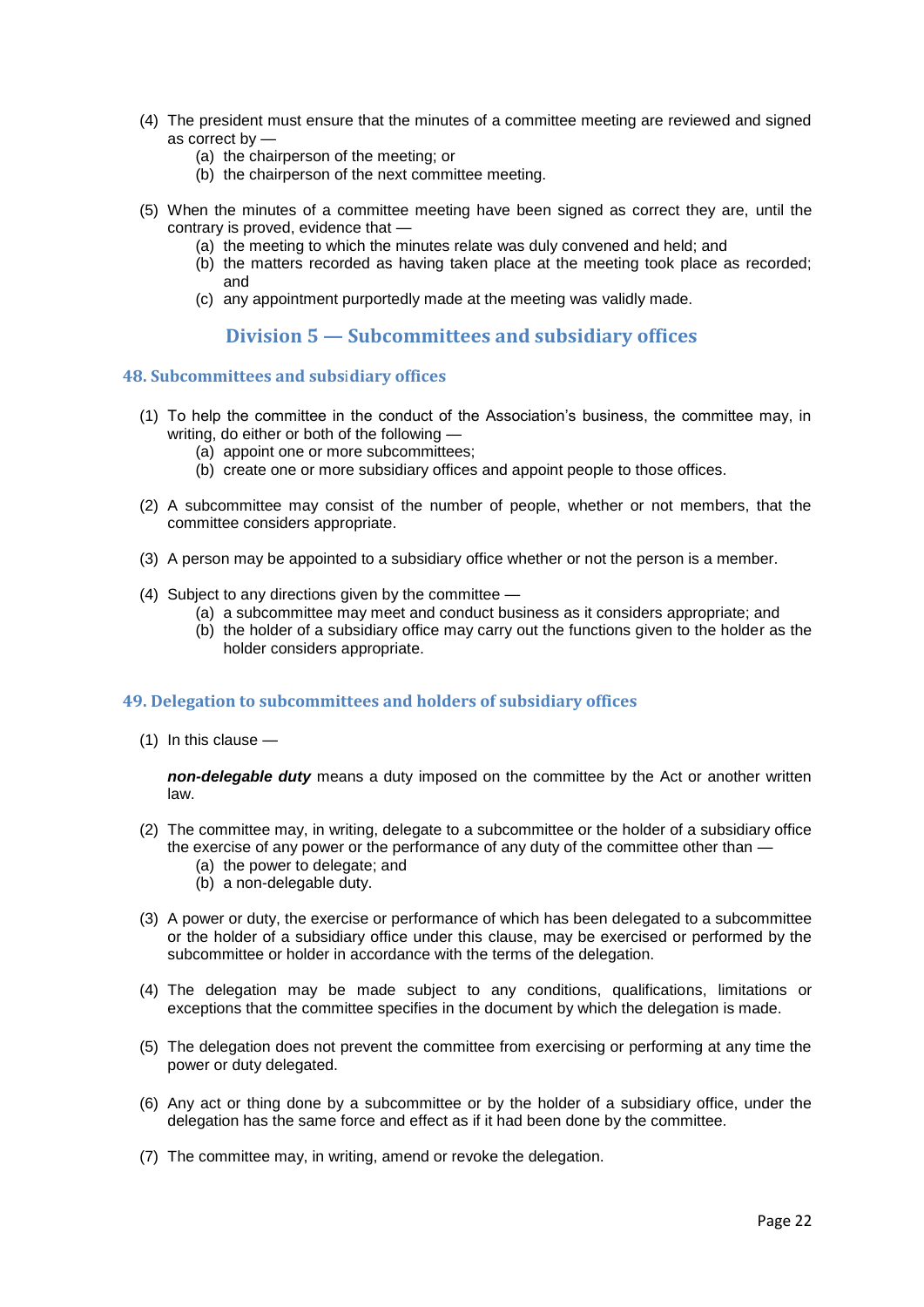# **PART 6 — GENERAL MEETINGS OF ASSOCIATION**

## <span id="page-22-1"></span><span id="page-22-0"></span>**50. Annual general meeting**

- (1) The committee must determine the date, time and place of the annual general meeting.
- (2) If it is proposed to hold the annual general meeting more than 6 months after the end of the Association's financial year, the secretary must apply to the Commissioner for permission under section 50(3)(b) of the Act within 4 months after the end of the financial year.
- (3) The ordinary business of the annual general meeting is as follows
	- (a) to confirm the minutes of the previous annual general meeting and of any special general meeting held since then if the minutes of that meeting have not yet been confirmed;
	- (b) to receive and consider
		- (i) the committee's annual report on the Association's activities during the preceding financial year; and
		- (ii) if the Association is a tier 1 association, the financial statements of the Association for the preceding financial year presented under Part 5 of the Act; and
		- (iii) if the Association is a tier 2 association or a tier 3 association, the financial report of the Association for the preceding financial year presented under Part 5 of the Act;
		- (iv) if required to be presented for consideration under Part 5 of the Act, a copy of the report of the review or auditor's report on the financial statements or financial report;
	- (c) to elect the office holders of the Association and other ordinary committee members;
	- (d) if applicable, to appoint or remove a reviewer or auditor of the Association in accordance with the Act.
- (4) Any other business of which notice has been given in accordance with this Constitution may be conducted at the annual general meeting.

## <span id="page-22-2"></span>**51. Special general meetings**

- (1) The committee may convene a special general meeting.
- (2) The committee must convene a special general meeting if at least 10% of the members require a special general meeting to be convened.
- (3) The members requiring a special general meeting to be convened must
	- (a) make the requirement by written notice given to the secretary; and
		- (b) state in the notice the business to be considered at the meeting; and
		- (c) each sign the notice.
- (4) The special general meeting must be convened within 28 days after notice is given under subclause (3)(a).
- (5) If the committee does not convene a special general meeting within that 28 day period, the members making the requirement (or any of them) may convene the special general meeting.
- (6) A special general meeting convened by members under subclause (5)
	- (a) must be held within 3 months after the date the original requirement was made; and
	- (b) may only consider the business stated in the notice by which the requirement was made.
- (7) The Association must reimburse any reasonable expenses incurred by the members convening a special general meeting under subclause (5).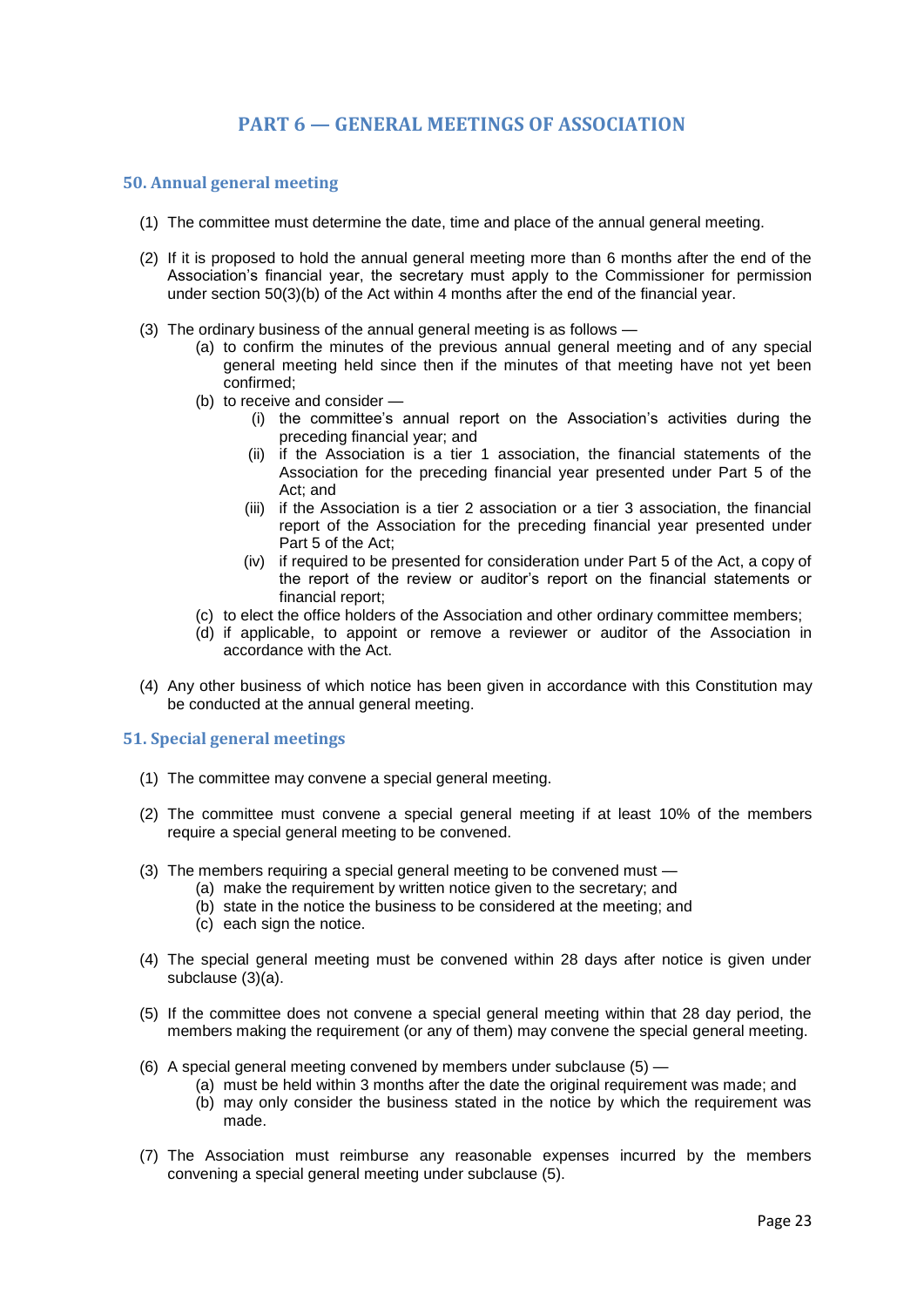## <span id="page-23-0"></span>**52. Notice of general meetings**

- (1) The secretary or, in the case of a special general meeting convened under clause 51(5), the members convening the meeting, must give to each member —
	- (a) at least 21 days' notice of a general meeting if a special resolution is to be proposed at the meeting; or
	- (b) at least 14 days' notice of a general meeting in any other case.
- (2) The notice must
	- (a) specify the date, time and place of the meeting; and
	- (b) indicate the general nature of each item of business to be considered at the meeting; and
	- (c) if the meeting is the annual general meeting, include the names of the members who have nominated for election to the committee under clause 32(2); and
	- (d) if a special resolution is proposed
		- (i) set out the wording of the proposed resolution as required by section 51(4) of the Act; and
		- (ii) state that the resolution is intended to be proposed as a special resolution; and
		- (iii) comply with clause 53(7).

#### <span id="page-23-1"></span>**53. Proxies**

- (1) Subject to sub-clause (2), an ordinary member may appoint an individual who is an ordinary member as his or her proxy to vote and speak on his or her behalf at a general meeting.
- (2) An ordinary member may be appointed the proxy for not more than 5 other members.
- (3) The appointment of a proxy must be in writing and signed by the member making the appointment.
- (4) The member appointing the proxy may give specific directions as to how the proxy is to vote on his or her behalf.
- (5) If no instructions are given to the proxy, the proxy may vote on behalf of the member in any matter as the proxy sees fit.
- (6) If the committee has approved a form for the appointment of a proxy, the member must use that form.
- (7) Notice of a general meeting given to a member under clause 52 must
	- (a) state that the member (if entitled to vote) may appoint an individual who is an ordinary member as a proxy for the meeting; and
	- (b) include a copy of any form that the committee has approved for the appointment of a proxy.
- (8) A form appointing a proxy must be given to the secretary before the commencement of the general meeting for which the proxy is appointed.
- (9) A form appointing a proxy sent by post or electronically is of no effect unless it is received by the Association not later than 24 hours before the commencement of the meeting.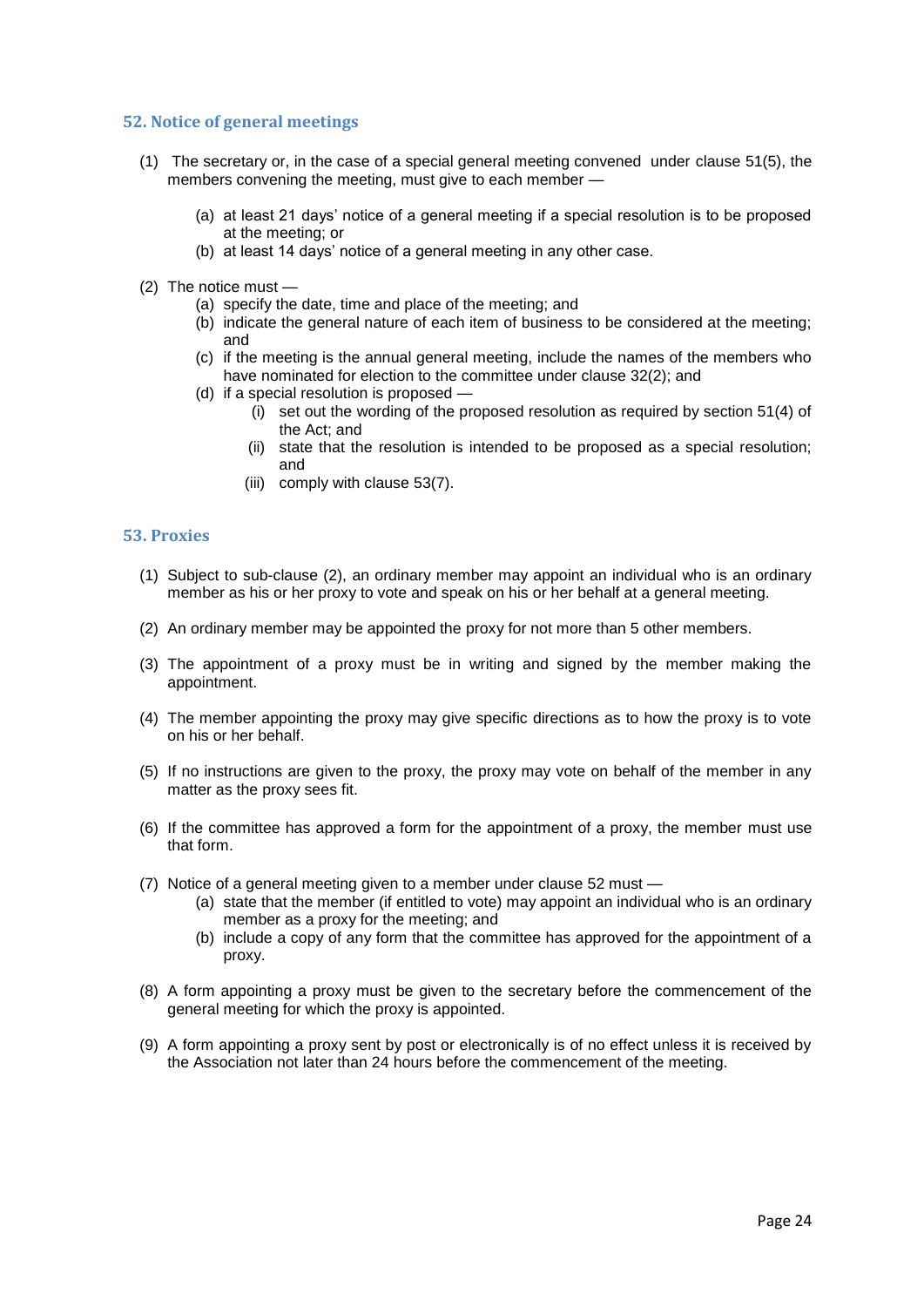## <span id="page-24-0"></span>**54. Use of technology to be present at general meetings**

- (1) The presence of a member at a general meeting may be arranged at the discretion of the Association by being simultaneously in contact by a means of instantaneous communication (both audio and visual).
- (2) A member who participates in a general meeting as allowed under sub-clause (1) is taken to be present at the meeting and, if the member votes at the meeting, the member is taken to have voted in person.

# <span id="page-24-1"></span>**55. Presiding member and quorum for general meetings**

- (1) The president or, in the president's absence, the vice president must preside as chairperson of each general meeting.
- (2) If the president and vice president are absent or are unwilling to act as chairperson of a general meeting, the committee members at the meeting must choose one of them to act as chairperson of the meeting.
- (3) No business is to be conducted at a general meeting unless a quorum is present. At a general meeting, 10% of the members present constitutes a quorum
- (4) If a quorum is not present within 30 minutes after the notified commencement time of a general meeting —
	- (a) in the case of a special general meeting the meeting lapses; or
	- (b) in the case of the annual general meeting the meeting is adjourned to
		- (i) the same time and day in the following week; and
			- (ii) the same place, unless the chairperson specifies another place at the time of the adjournment or written notice of another place is given to the members before the day to which the meeting is adjourned.
- $(5)$  If
	- (a) a quorum is not present within 30 minutes after the commencement time of an annual general meeting held under subclause (4)(b); and
	- (b) at least 5 ordinary members are present at the meeting,

those members present are taken to constitute a quorum.

# <span id="page-24-2"></span>**56. Adjournment of general meeting**

- (1) The chairperson of a general meeting at which a quorum is present may, with the consent of a majority of the members present at the meeting, adjourn the meeting to another time at the same place or at another place.
- (2) Without limiting subclause (1), a meeting may be adjourned
	- (a) if there is insufficient time to deal with the business at hand; or
	- (b) to give the members more time to consider an item of business.
- (3) No business may be conducted on the resumption of an adjourned meeting other than the business that remained unfinished when the meeting was adjourned.
- (4) Notice of the adjournment of a meeting under this clause is not required unless the meeting is adjourned for 14 days or more, in which case notice of the meeting must be given in accordance with clause 52.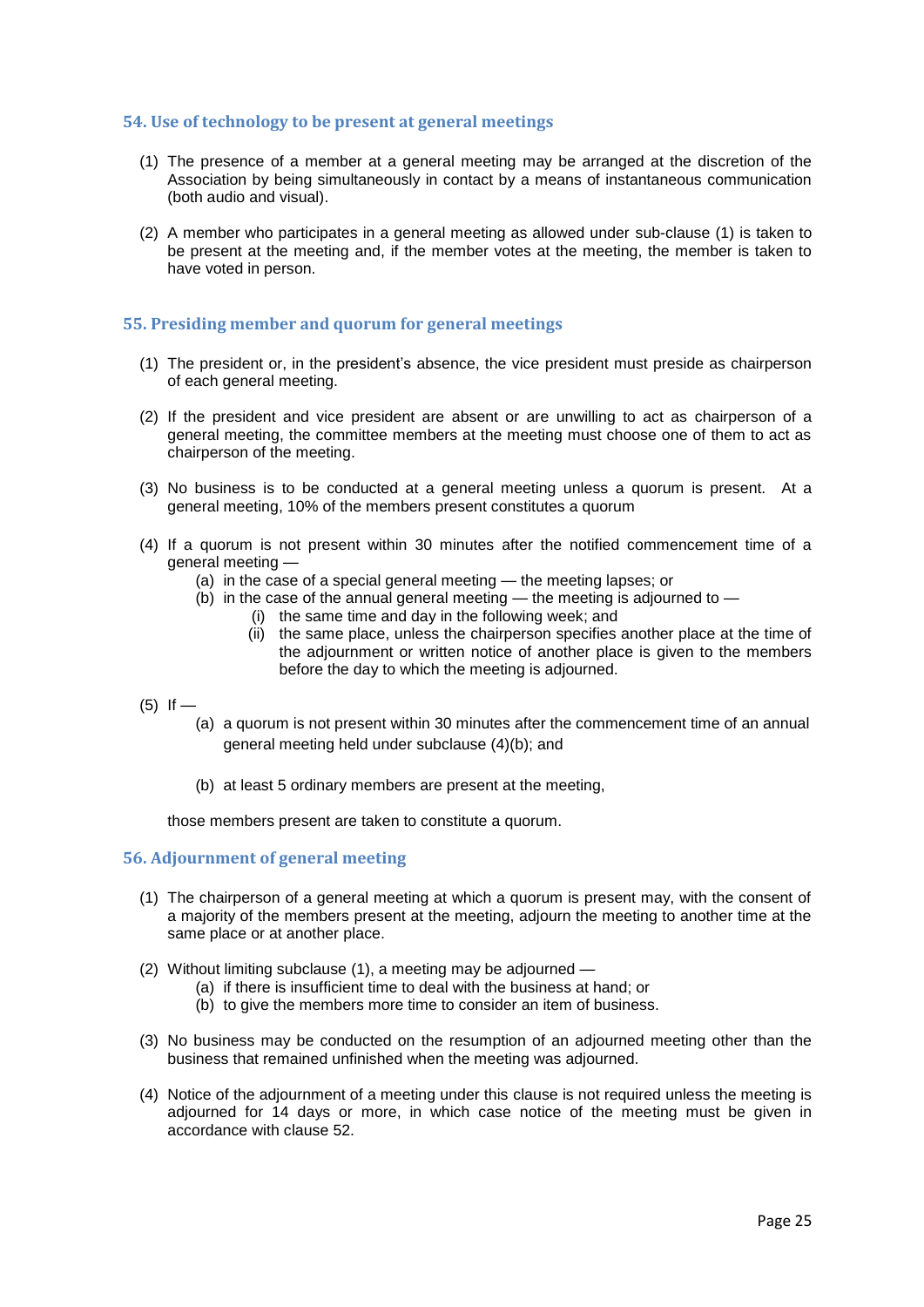## <span id="page-25-0"></span>**57. Voting at general meeting**

- (1) On any question arising at a general meeting
	- (a) subject to subclause (3), each member eligible to vote has one vote; and
	- (b) members eligible to vote may vote personally or by proxy.
- (2) Except in the case of a special resolution, a motion is carried if a majority of the members eligible to vote that are present at a general meeting vote in favour of the motion.
- (3) If votes are divided equally on a question, the chairperson of the meeting has a second or casting vote.
- (4) If the question is whether or not to confirm the minutes of a previous general meeting, only members who were present at that meeting may vote.
- (5) For a person to be eligible to vote at a general meeting as a member, the member
	- (a) must have been a member at the time notice of the meeting was given under clause 52;
	- (b) must have paid any fee or other money payable to the Association by the member; and
	- (c) must be over 16 years of age.

# <span id="page-25-1"></span>**58. When special resolutions are required**

- (1) A special resolution is required if it is proposed at a general meeting
	- (a) to affiliate the Association with another body;
	- (b) to request the Commissioner to apply to the State Administrative Tribunal under section 109 of the Act for the appointment of a statutory manager; or
	- (c) to do any other thing requiring a special resolution under the Act.
- (2) Subclause (1) does not limit the matters in relation to which a special resolution may be proposed.

# <span id="page-25-2"></span>**59. Determining whether resolution carried**

(1) In this clause —

*poll* means the process of voting in relation to a matter that is conducted in writing.

- (2) Subject to subclause (4), the chairperson of a general meeting may, on the basis of general agreement or disagreement or by a show of hands, declare that a resolution has been —
	- (a) carried; or
	- (b) carried unanimously; or
	- (c) carried by a particular majority; or
	- (d) lost.
- (3) If the resolution is a special resolution, the declaration under sub-clause (2) must identify the resolution as a special resolution.
- (4) If a poll is demanded on any question by the chairperson of the meeting or by at least 3 other members present in person or by proxy —
	- (a) the poll must be taken at the meeting in the manner determined by the chairperson;
	- (b) the chairperson must declare the determination of the resolution on the basis of the poll.
- (5) If a poll is demanded on the election of the president or on a question of an adjournment, the poll must be taken immediately.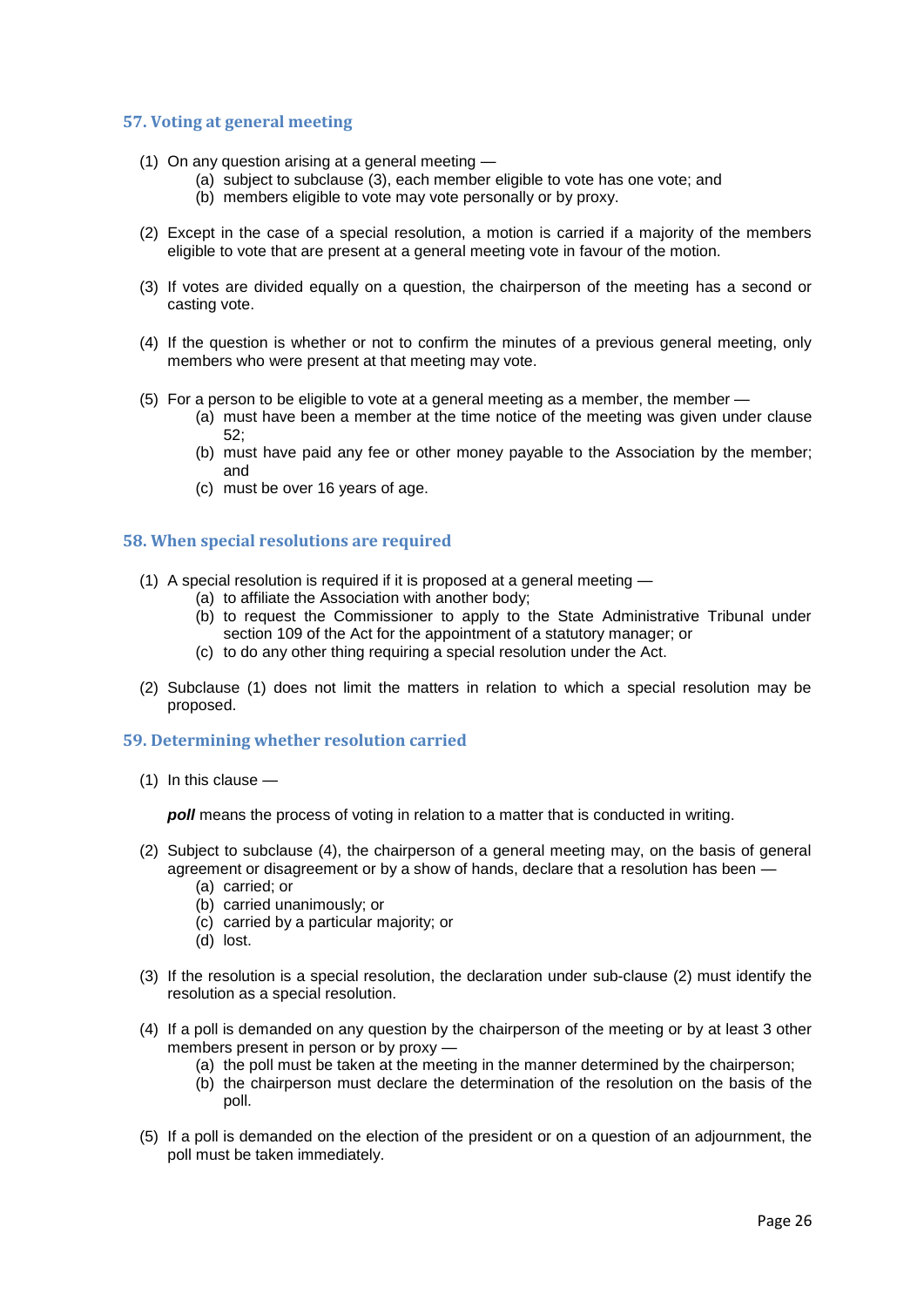- (6) If a poll is demanded on any other question, the poll must be taken before the close of the meeting at a time determined by the chairperson.
- (7) A declaration under subclause (2) or (4) must be entered in the minutes of the meeting, and the entry is, without proof of the voting in relation to the resolution, evidence of how the resolution was determined.

## <span id="page-26-0"></span>**60. Minutes of general meeting**

- (1) The secretary, or a person authorised by the committee from time to time, must take and keep minutes of each general meeting.
- (2) The minutes must record the business considered at the meeting, any resolution on which a vote is taken and the result of the vote.
- (3) In addition, the minutes of each annual general meeting must record
	- (a) the names of the members attending the meeting; and
	- (b) any proxy forms given to the chairperson of the meeting under clause 53(8); and
	- (c) the annual report presented at the meeting, as referred to in clause  $50(3)(b)(i)$ ;
	- (d) the financial statements or financial report presented at the meeting, as referred to in clause 50(3)(b)(ii) or (iii); and
	- (e) any report of the review or auditor's report on the financial statements or financial report presented at the meeting, as referred to in clause 50(3)(b)(iv).
- (4) The minutes of a general meeting must be entered in the Association's minute book within 30 days after the meeting is held.
- (5) The president must ensure that the minutes of a general meeting are reviewed and signed as correct by —
	- (a) the chairperson of the meeting; or
	- (b) the chairperson of the next general meeting.
- (6) When the minutes of a general meeting have been signed as correct they are, in the absence of evidence to the contrary, taken to be proof that —
	- (a) the meeting to which the minutes relate was duly convened and held; and
	- (b) the matters recorded as having taken place at the meeting took place as recorded; and
	- (c) any election or appointment purportedly made at the meeting was validly made.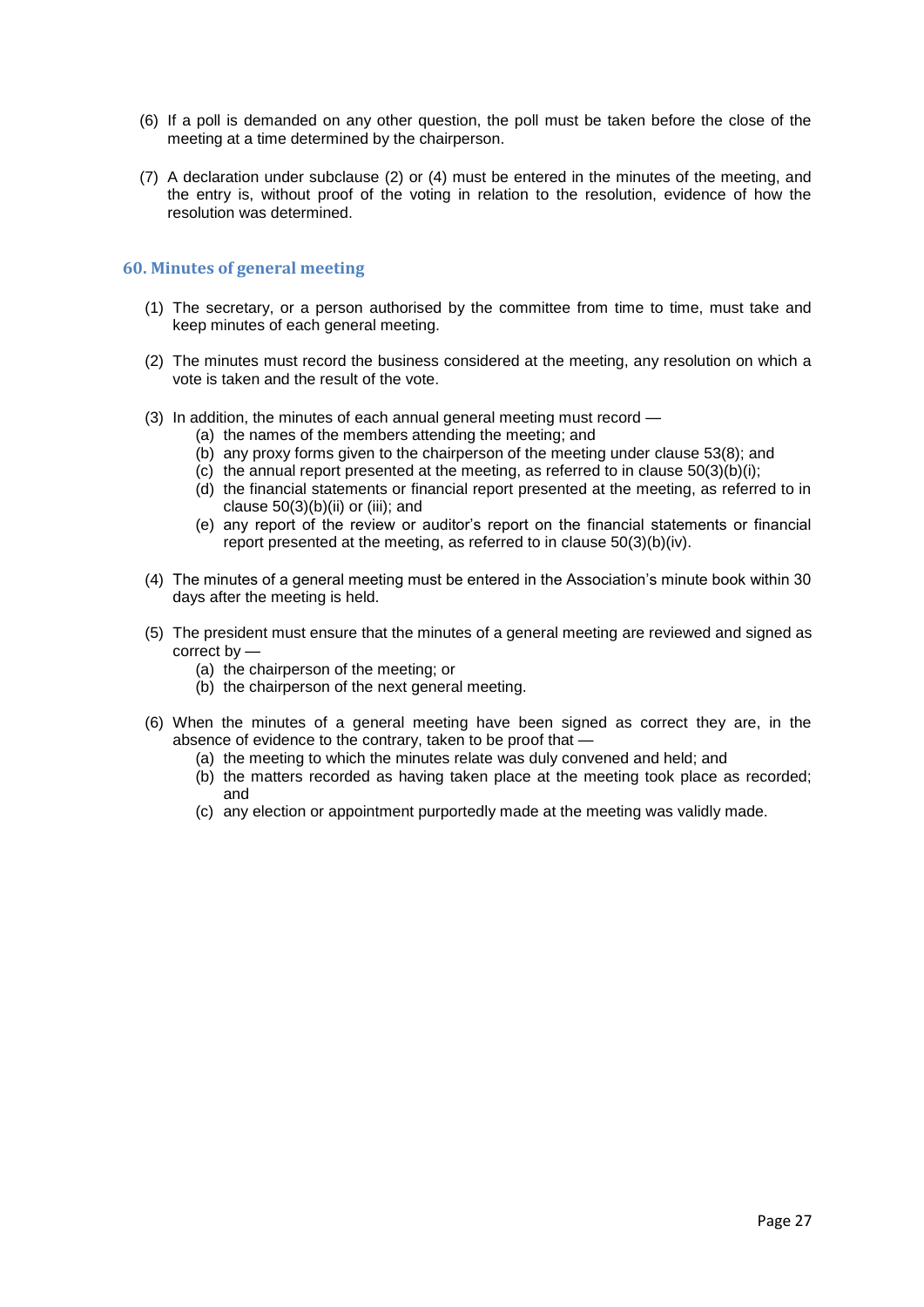# **PART 7 — FINANCIAL MATTERS**

## <span id="page-27-1"></span><span id="page-27-0"></span>**61. Source of funds**

- (1) The funds of the Association may be derived from nomination fees, annual subscriptions, donations, fundraising activities, grants, interest and any other sources approved by the committee.
- (2) The income and property of the Association shall be applied solely towards the promotion of the objects of the Association and no portion thereof shall be paid, transferred or distributed directly or indirectly to the members of the Association.

## <span id="page-27-2"></span>**62. Control of funds**

- (1) The Association must open an account in the name of the Association with a financial institution from which all expenditure of the Association is made and into which all funds received by the Association are deposited.
- (2) Subject to any restrictions imposed at a general meeting, the committee may approve expenditure on behalf of the Association.
- (3) The committee may authorise the treasurer to expend funds on behalf of the Association up to a specified limit without requiring approval from the committee for each item on which the funds are expended.
- (4) All cheques, drafts, bills of exchange, promissory notes and other negotiable instruments of the Association must be signed by -
	- (a) any two (2) of four (4) signatories.
	- (b) those signatories being the Treasurer, Assistant Treasurer, President and Secretary.

#### <span id="page-27-3"></span>**63. Financial statements and financial reports**

- (1) For each financial year, the committee must ensure that the requirements imposed on the Association under Part 5 of the Act relating to the financial statements or financial report of the Association are met.
- (2) Without limiting subclause (1), those requirements include
	- (a) if the Association is a tier 1 association, the preparation of the financial statements; and
	- (b) if the Association is a tier 2 association or tier 3 association, the preparation of the financial report; and
	- (c) if required, the review or auditing of the financial statements or financial report, as applicable; and
	- (d) the presentation to the annual general meeting of the financial statements or financial report, as applicable; and
	- (e) if required, the presentation to the annual general meeting of the copy of the report of the review or auditor's report, as applicable, on the financial statements or financial report.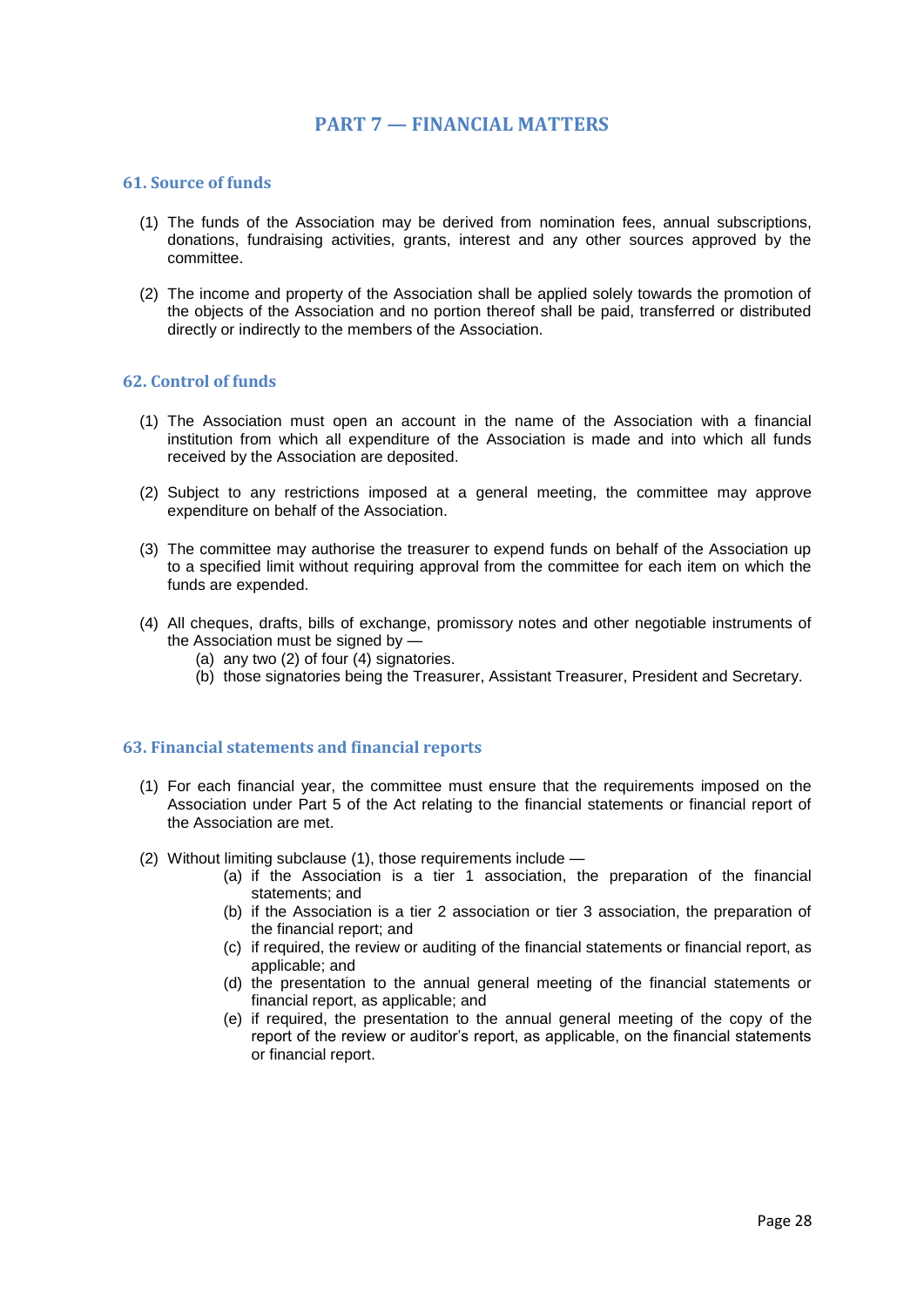# **PART 8 — GENERAL MATTERS**

#### <span id="page-28-1"></span><span id="page-28-0"></span>**64. By-laws**

- (1) The committee may make, amend or revoke by-laws for the proper advancement, management and administration of the Association from time to time.
- (2) A by-law is of no effect to the extent that it is inconsistent with the Act, the regulations or this Constitution.
- (3) A by-law may only impose requirements on the Association that are additional to and do not restrict a requirement imposed on the Association under the Act.
- (4) At the request of a member, the Association must make a copy of the by-laws available for inspection by the member.

## <span id="page-28-2"></span>**65. Executing documents and common seal**

- (1) The Association may execute a document without using a common seal if the document is signed by —
	- (a) 2 committee members; or
	- (b) one committee member and a person authorised by the committee.
- (2) If the Association has a common seal
	- (a) the name of the Association must appear in legible characters on the common seal; and
	- (b) a document may only be sealed with the common seal by the authority of the committee and in the presence of —
		- (i) 2 committee members; or
		- (ii) one committee member and a person authorised by the committee,

and each of them is to sign the document to attest that the document was sealed in their presence.

- (3) The secretary must make a written record of each use of the common seal.
- (4) The common seal must be kept in the custody of the secretary or another committee member authorised by the committee.

#### <span id="page-28-3"></span>**66. Giving notices to members**

(1) In this clause —

*recorded means* recorded in the register of members.

- (2) A notice or other document that is to be given to a member under this Constitution is taken not to have been given to the member unless it is in writing and —
	- (a) delivered by hand to the recorded address of the member; or
	- (b) sent by prepaid post to the recorded postal address of the member; or
	- (c) sent by facsimile or electronic transmission to an appropriate recorded number or recorded electronic address of the member.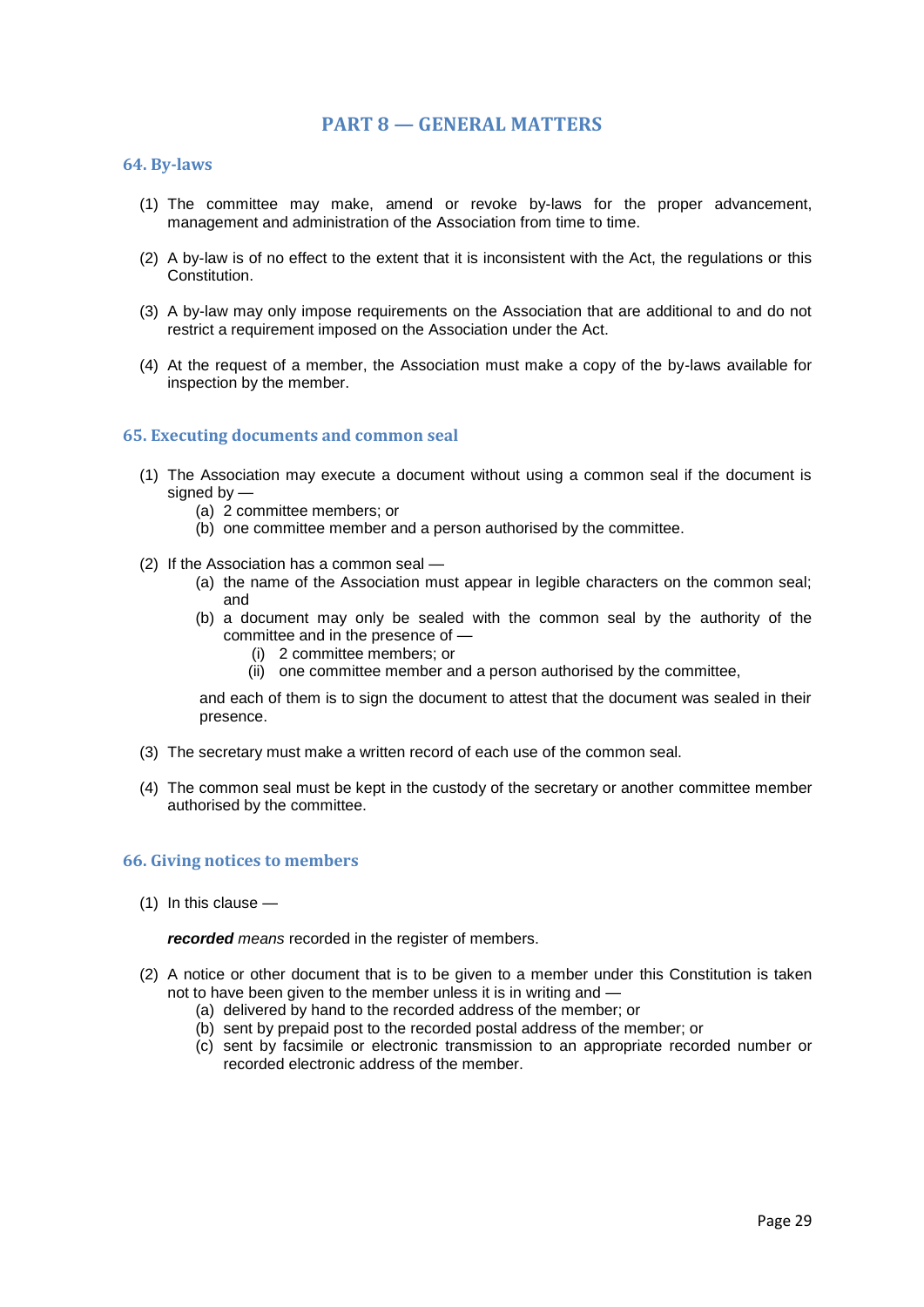## <span id="page-29-0"></span>**67. Custody of books and securities**

- (1) Subject to subclause (2), the books and any securities of the Association must be kept in the secretary's custody or under the secretary's control.
- (2) The financial records and, as applicable, the financial statements or financial reports of the Association must be kept in the treasurer's custody or under the treasurer's control.
- (3) Subclauses (1) and (2) have effect except as otherwise decided by the committee.
- (4) The books of the Association must be retained for at least 7 years.

## <span id="page-29-1"></span>**68. Record of office holders**

- (1) The record of committee members and other persons authorised to act on behalf of the Association that is required to be maintained under section 58(2) of the Act must be kept in the secretary's custody or under the secretary's control. Under section 58 of the Act an association must maintain a record of —
	- (a) the names and addresses of the persons who are members of its management committee; or hold other offices of the association provided for by its rules;
	- (b) the name and address of any person who is authorised to use the common seal of the association (if it has a common seal); and
	- (c) the name and address of any person who is appointed or acts as trustee on behalf of the association.
- (2) Under section 58 of the Act the association must, upon the request of a member of the association, make available the record for the inspection of the member. The member may make a copy of or take an extract from the record but does not have a right to remove the record for that purpose.

# <span id="page-29-2"></span>**69. Inspection of records and documents**

- (1) Sub-clauses (2)-(6) apply to a member who wants to inspect
	- (a) the register of members under section 54(1) of the Act; or
	- (b) the record of the names and addresses of committee members, and other persons authorised to act on behalf of the Association, under section 58(3) of the Act; or
	- (c) any other record or document of the association.
- (2) The member must contact the secretary to make the necessary arrangements for the inspection.
- (3) The inspection must be free of charge.
- (4) If the member wants to inspect a document that records the minutes of a committee meeting, the right to inspect that document is subject to any decision the committee has made about minutes of committee meetings generally, or the minutes of a specific committee meeting, being available for inspection by members.
- (5) The member, at the member's own cost, may make a copy of or take an extract from a record or document referred to in sub-clause (1)(c) but does not have a right to remove the record or document for that purpose.
- (6) The member must not use or disclose information in a record or document referred to in subclause  $(1)(c)$  except for a purpose  $-$ 
	- (a) that is directly connected with the affairs of the Association; or
	- (b) that is related to complying with a requirement of the Act.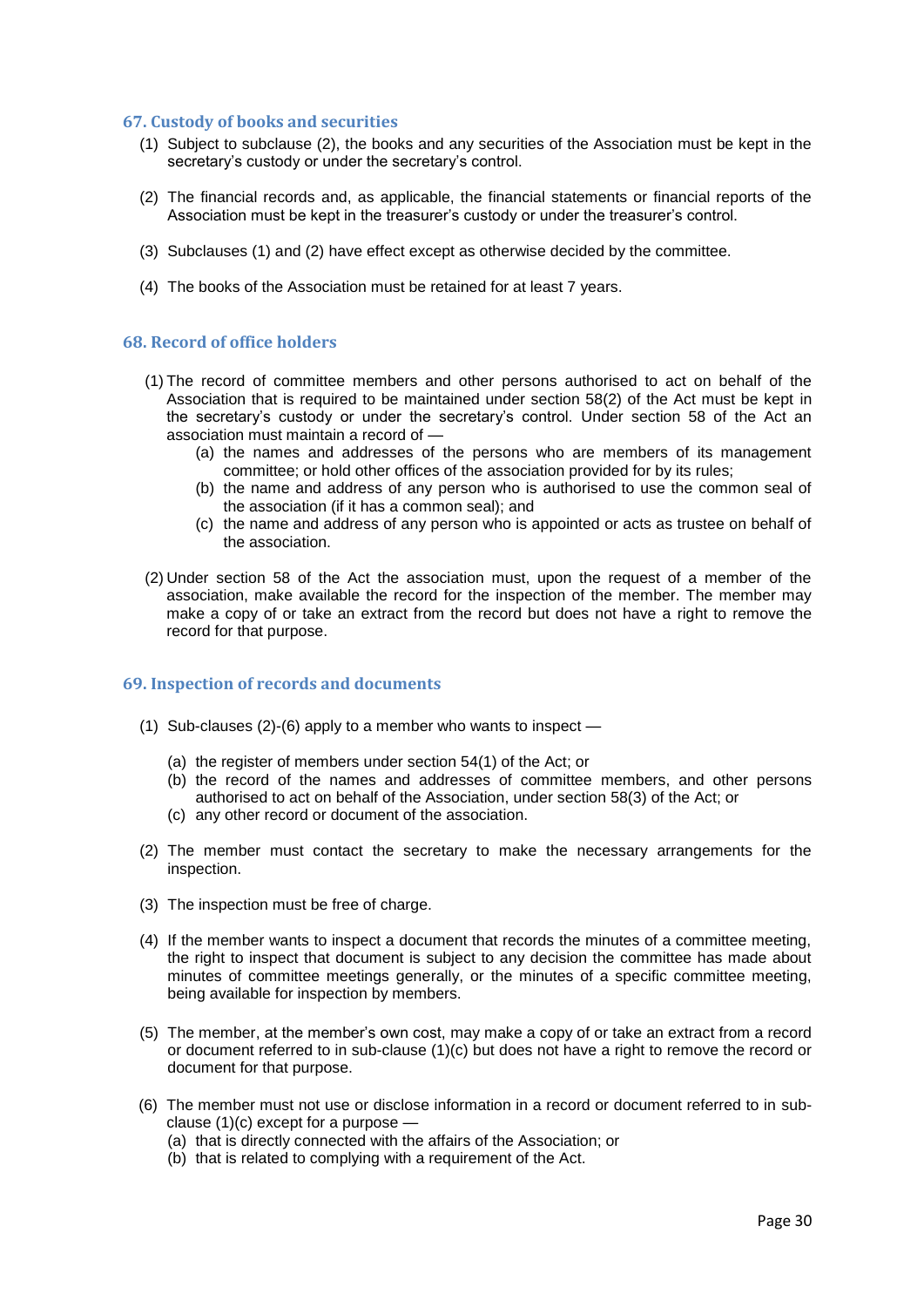# <span id="page-30-0"></span>**69. Publication by committee members of statements about Association business prohibited**

A committee member must not publish, or cause to be published, any statement about the business conducted by the Association at a general meeting or committee meeting unless -

- (a) the committee member has been authorised to do so at a committee meeting; and
- (b) the authority given to the committee member has been recorded in the minutes of the committee meeting at which it was given.

# <span id="page-30-1"></span>**70. Distribution of surplus property on cancellation of incorporation or winding up**

- (1) In this clause —
- *surplus property*, in relation to the Association, means property remaining after satisfaction of (a) the debts and liabilities of the Association; and
	- (b) the costs, charges and expenses of winding up or cancelling the incorporation of the Association,

but does not include books relating to the management of the Association.

(2) On the cancellation of the incorporation or the winding up of the Association, its surplus property must be distributed as determined by special resolution by reference to the persons mentioned in section 24(1) of the Act.

# <span id="page-30-2"></span>**71. Alteration of rules**

If the Association wants to alter or rescind any of this Constitution, or to make additional rules, the Association may do so only by special resolution and by otherwise complying with Part 3 Division 2 of the Act.

# <span id="page-30-3"></span>**72. National policies**

The Association agrees to adopt and abide by the national by-laws and policies of Tennis Australia, as implemented and amended from time to time, including, but not limited to, the Member Protection Policy, the Anti-Doping Policy, the Disciplinary Policy and the Code of Behaviour Tournaments and Weekly Competitions. The Association agrees that it, its members and its officers will be bound by each of these policies.